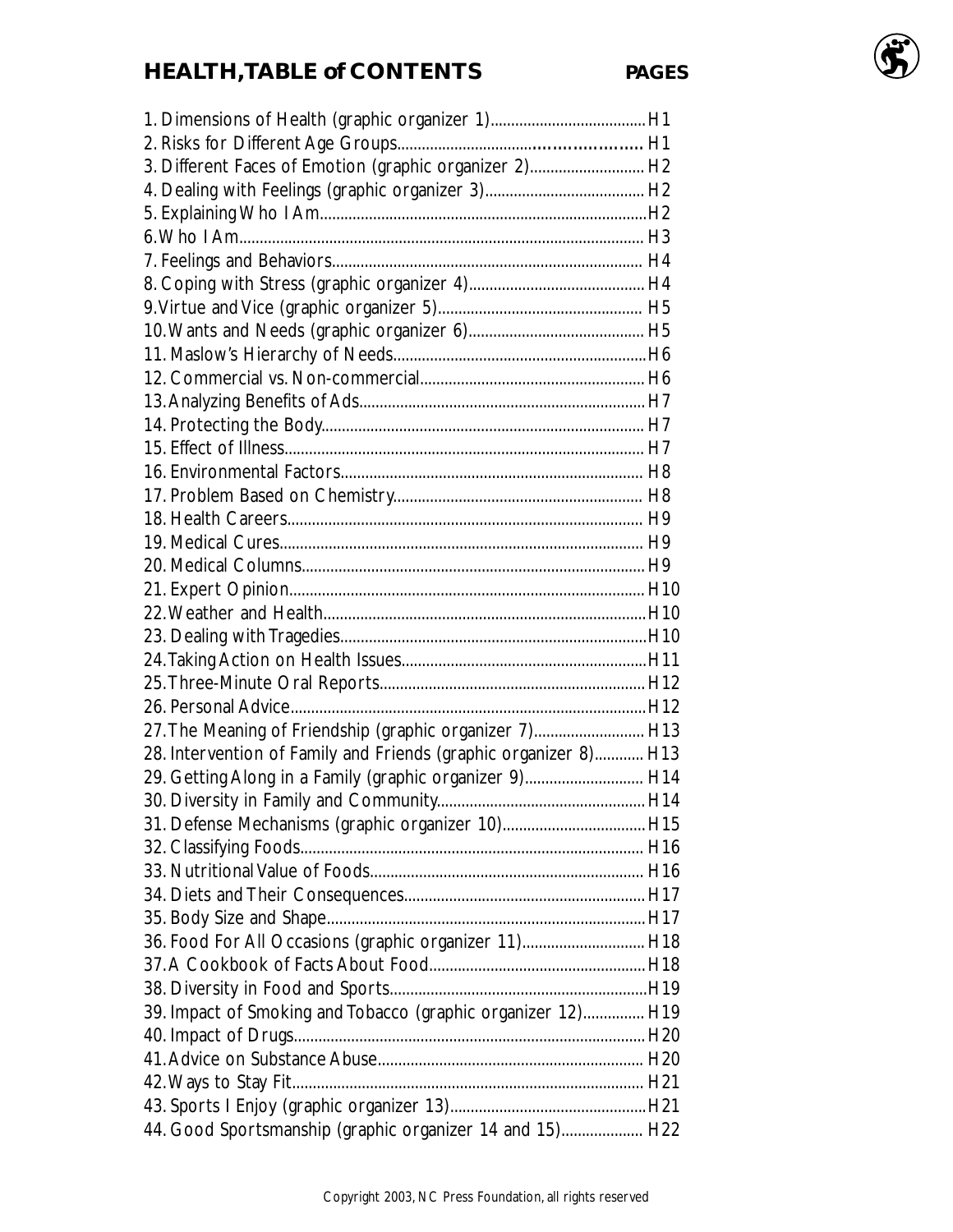#### **DIMENSIONS of HEALTH/ PHYSICAL, MENTAL, EMOTIONAL and SOCIAL HEALTH**

**Goal:** To direct personal health behaviors in accordance with own health status and susceptibility to major health risks.

#### **Preparation:** Provide newspapers and the student worksheet H1-1.

Make sure that students know how to define the dimensions of health (physical, mental, social and emotional) before giving them the student worksheet H1-1 to record the information they find in newspapers about each area.

**Activities:** Discuss that many factors determine a person's health or wellness. Direct students to use the newspaper to identify people who demonstrate and/or talk about ways to maintain or improve health in the areas of physical, mental, emotional and social health. Using the graphic organizer HI-1, have students write down what they find and explain the relationships of each area of health to the other.

Follow up by asking if students think there are other aspects of health discussed and demonstrated by people in the news. Have them explain what they are and how the factors affect health and wellness. For example, students may think economic factors, such as poverty, damage people's health.A religious student may suggest spiritual health and find stories about people who focus on their religious faith. Students should redraw the graphic organizer to include the factors that they think are important to health and wellness and explain their relationship to each other.

#### **RISKS for DIFFERENT AGE GROUPS/ MENTAL and PHYSICAL HEALTH**

**Goals:** To direct personal health behaviors in accordance with own health status and susceptibility to major health risks.

To interpret health risks for self and others and corresponding protection measures.

**Preparation:** Collect and have students collect ads in newspapers and magazines and listen to similar ads on radio and listen to and watch similar ads on TV. You may want to record and/or videotape ads to use in modeling the activity for the class.

**Activities:** From the ads, have students classify items according to the risk for different age groups. For example, ask them to list or cut out and paste items on a chart that might pose a risk to children under 3.They should consider toys, food, bedding, clothing and medicines. If they have questions, they should consult a pediatrician.

Follow up by having them create a similar chart for students in their age group. Also have students select items that pose risks to people who are diabetic, asthmatic or have another disease.They can also talk about obesity and the foods and activities (or lack of activities) that contribute to the problem.They should organize what they find under the following headings: Increase the risk of being overweight or obese; Reduce the risk of being overweight or obese.

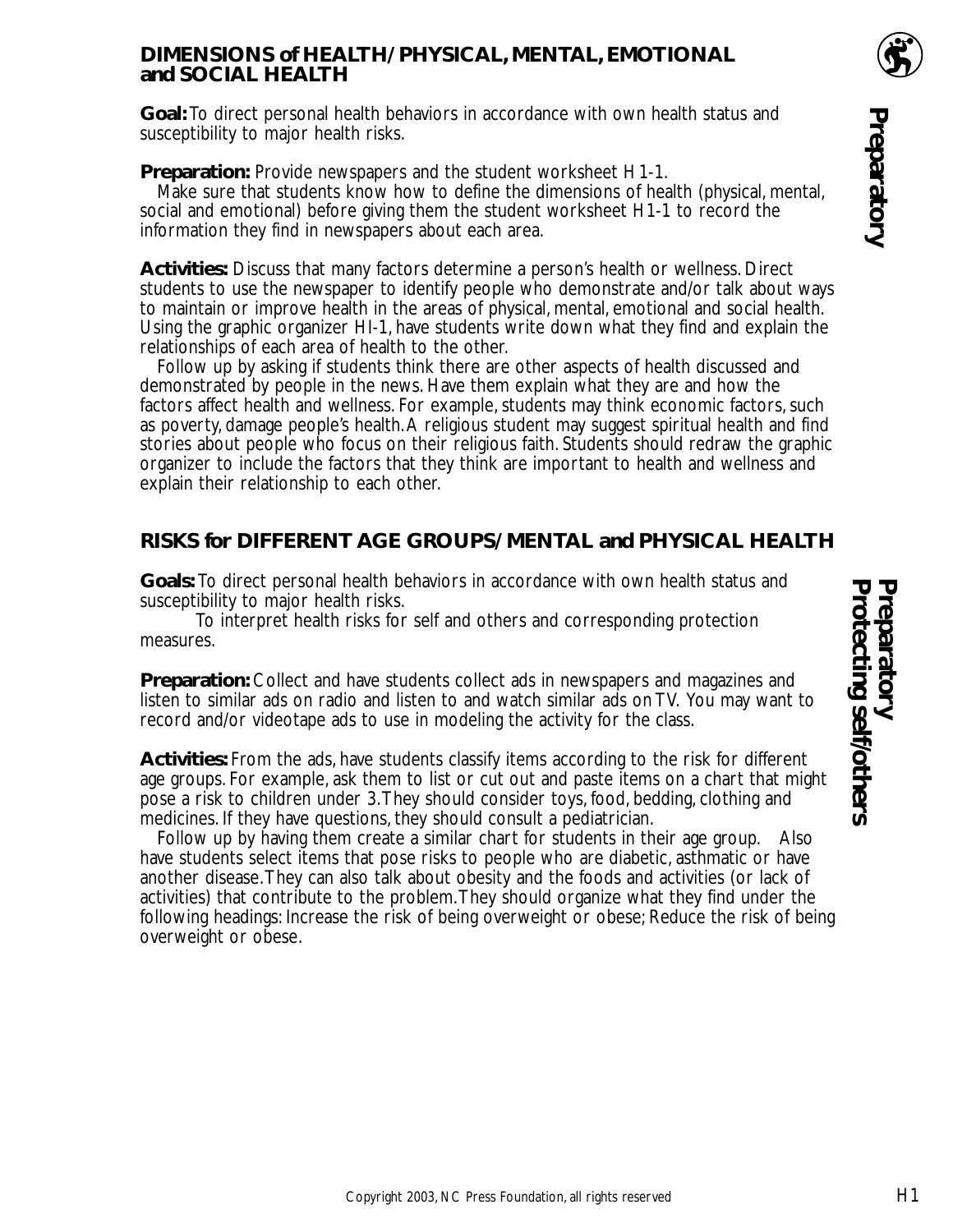

#### **DIFFERENT FACES of EMOTION/ EMOTIONAL HEALTH**

**Goal:** To apply the skills of stress management to the prevention of serious health risks for self and others.

**Preparation:** Provide newspapers, scissors and poster board or construction paper. Provide the student worksheet H2 -2 to help students identify specific feelings by name.

**Activities:** Have students cut out facial expressions that illustrate the emotions shown on the graphic organizer H2 -2 . Direct students to draw from comics and ads as well as photos and illustrations of people who appear in the newspaper.

You may also want to read parts of the newspaper that describe real-life situations and have them choose the facial expression that best tells their response.

With students who can read, follow up by having them cut out words and situations from the newspaper they associate with the emotions.

#### **DEALING with FEELINGS/ EMOTIONAL and SOCIAL HEALTH**

**Goals:** To apply the skills of stress management to the prevention of serious health risks for self and others.

To apply relationship skills to the promotion of health and the prevention of risk.

**Preparation:** Provide newspapers that carry comics and the student worksheet, graphic organizer H2 -3.

**Activity:** Using the comics, ask students to locate examples of ways people deal with, express or communicate their feelings.Then have them discuss whether the methods are constructive or destructive and write or draw comics that illustrate both possibilities. If the people dealt with feelings in a destructive manner give a creative alternative.

Follow up the activity by having students look for examples in stories and advice columns. Provide the graphic organizer H2 -3 .

## **EXPLAINING WHO I AM/ SOCIAL HEALTH**

**Goals:** To apply the skills of stress management to the prevention of serious health risks for self and others.

To apply relationship skills to the promotion of health and the prevention of risk.

**Preparation:** Provide newspapers. Encourage the use of all sections of the paper and evaluate students' abilities to draw information from them. Explain an acrostic poem. In the online dictionary, www.dictionary.com (accessed March 28, 2003), acrostic is defined as follows:A poem or series of lines in which certain letters, usually the first in each line form a name, motto or message when read in sequence; a composition, usually in verse in which the first and the last letters of the lines or certain other letters, taken in order form a name, word, phrase or motto.

**Activities:** Have students write their names vertically on a piece of paper and find words that start with the letters in their names and tell something about themselves. For example:

January is Jane's birth month, and jam is a favorite food.

Stress management,<br>Relationships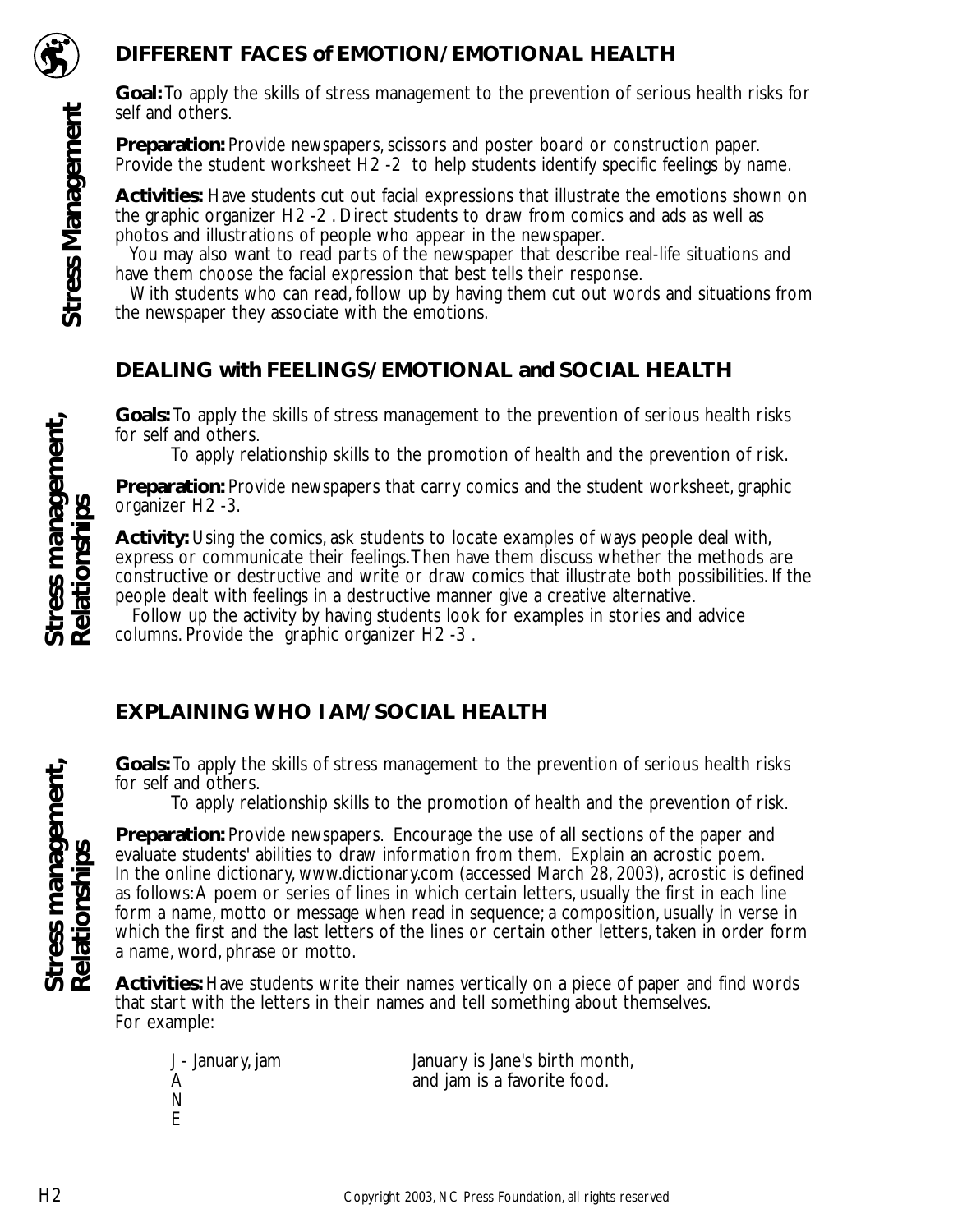

Have students exchange and compare responses.You may want them to share their answers with someone in the class whom they don't know very well and determine if they have something in common with that person.

Extend the activity by having them write an acrostic poem about themselves.They can include photos and other visuals from the newspaper to illustrate their poems.

To make the activity easier, direct students to choose words that have letters in their names but do not necessarily contain the first letters.

To emphasize parts of speech, have students choose specific types of words, such as adjectives, nouns or verbs that describe or tell something about them.

To emphasize their personal qualities and accomplishments, have them choose words that tell something about their character, the things they value and the things they do well.

### **WHO I AM/ SOCIAL and EMOTIONAL HEALTH**

**Goals:** To apply relationship skills to the promotion of health and the prevention of risks. To apply the skills of stress management to the prevention of serious health risks for self and others.

**Preparation:** Provide newspapers.

**Activities:** Have students locate items such as illustrations, photos, words and stories in the newspaper to complete the following open-ended sentences:

I can…

I like…

I dislike...

I enjoy…

I wonder if/why…

I support…

I oppose…

I'd like to know more about…

I'd like to know more about…

Have them exchange and compare responses with other students or work in teams and complete the task changing the incomplete sentences to "we can…," "we like…", "we dislike…," etc. Extend the activity.Ask which responses tell most about themselves and their self-concept.

Follow up by having them write a "tag line" with which they introduce themselves to others in the class.An example is "My name is Jane Wilson, and I enjoy preparing new recipes to share with friends." Through the activity, encourage them to share something that others may not know but would appreciate in them. Of course, in advance of the activity, tell them not to reveal things about themselves they are uncomfortable telling or they might regret having revealed.A similar list of open-ended sentences can be found on page LA47 and graphic organizer LA27.

**Relationships**

Stress management<br>Relationships **Stress management,**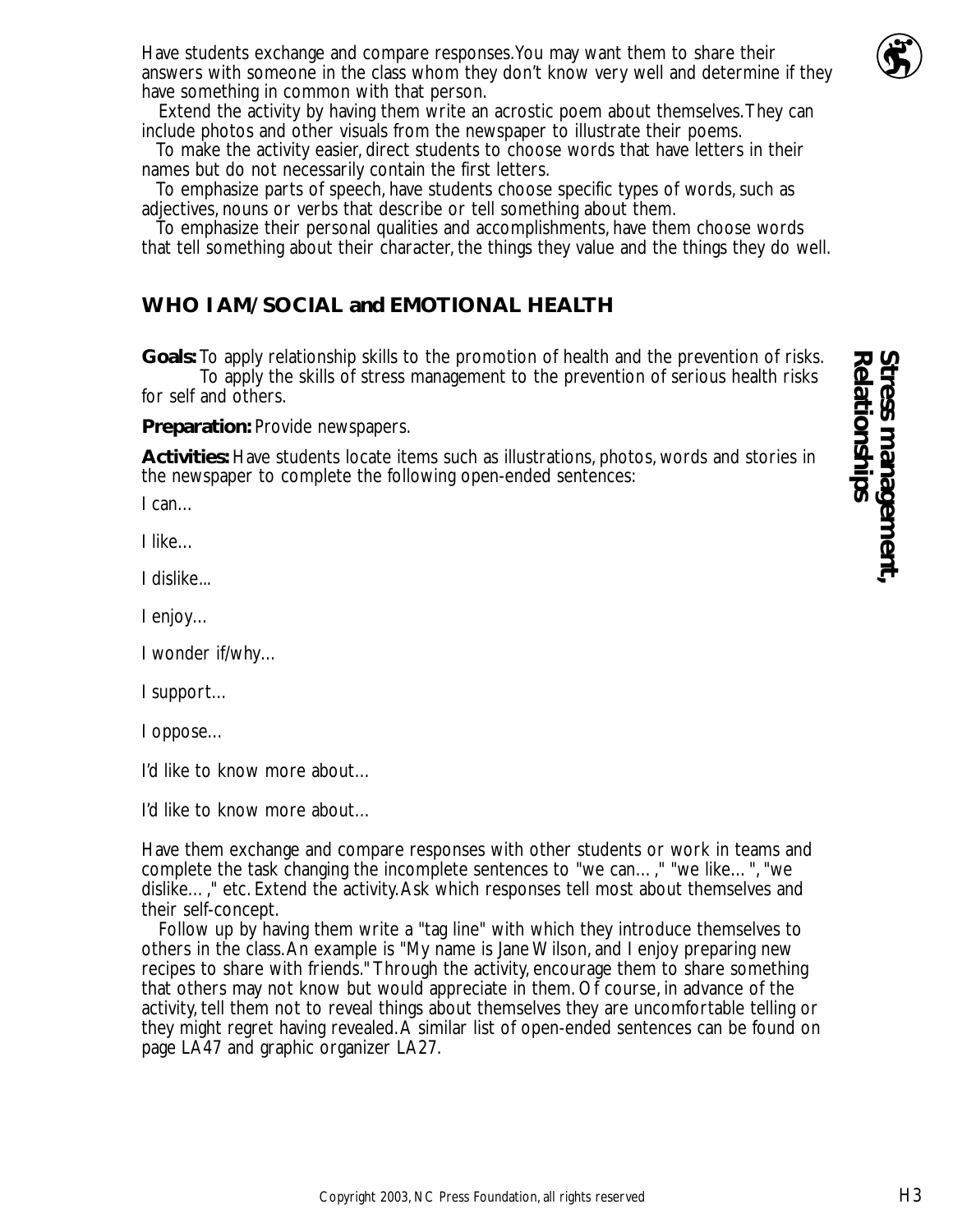

**Stress Management**

**Stress Management** 

**Goal:** To apply the skills of stress management to the prevention of serious health risks for self and others.

**Preparation:** Provide newspapers and point out stories about situations that are like those that students face or that they might be familiar with.

**Activity:** To help students talk about the relationship between feelings and behaviors, have them complete the following based on situations you present or they find in the newspaper.They should first answer them as if they are the people involved in or affected by the events and then they should answer for themselves. Note that the way a person should act in a situation might change as he or she gets older.

I want to... **I** ought to...

**I feel… I act…**

After they complete the open-ended sentences discuss why it is often challenging and even hard to do what one ought to do. Discuss relevant issues such as people's tendency to avoid conflict, succumb to peer pressure or fatigue, avoid hard work, fail to appreciate the consequences of their actions and lack the necessary skills to act on their values.

#### **COPING with STRESS/ EMOTIONAL HEALTH**

**Goal:** To apply the skills of stress management to the prevention of serious health risks for self and others.

**Preparation:** Provide newspapers and the student worksheet H4 -4. Discuss stress and some less serious ways that people deal with it. Some chew gum or eat desserts. Some sleep or run. Identify and have students identify emotionally stressful situations in stories, columns or comics that were handled ineffectively. Interpretations may vary and should be discussed.

**Activity:** Select a newspaper article describing an ineffective or dangerous method by which a person has attempted to cope with emotional stress. Have students describe the situation that caused the stress, the emotion involved, the reason why the coping method was unsatisfactory and two alternative methods of coping which the person might have used. Provide the graphic organizer H4 -4.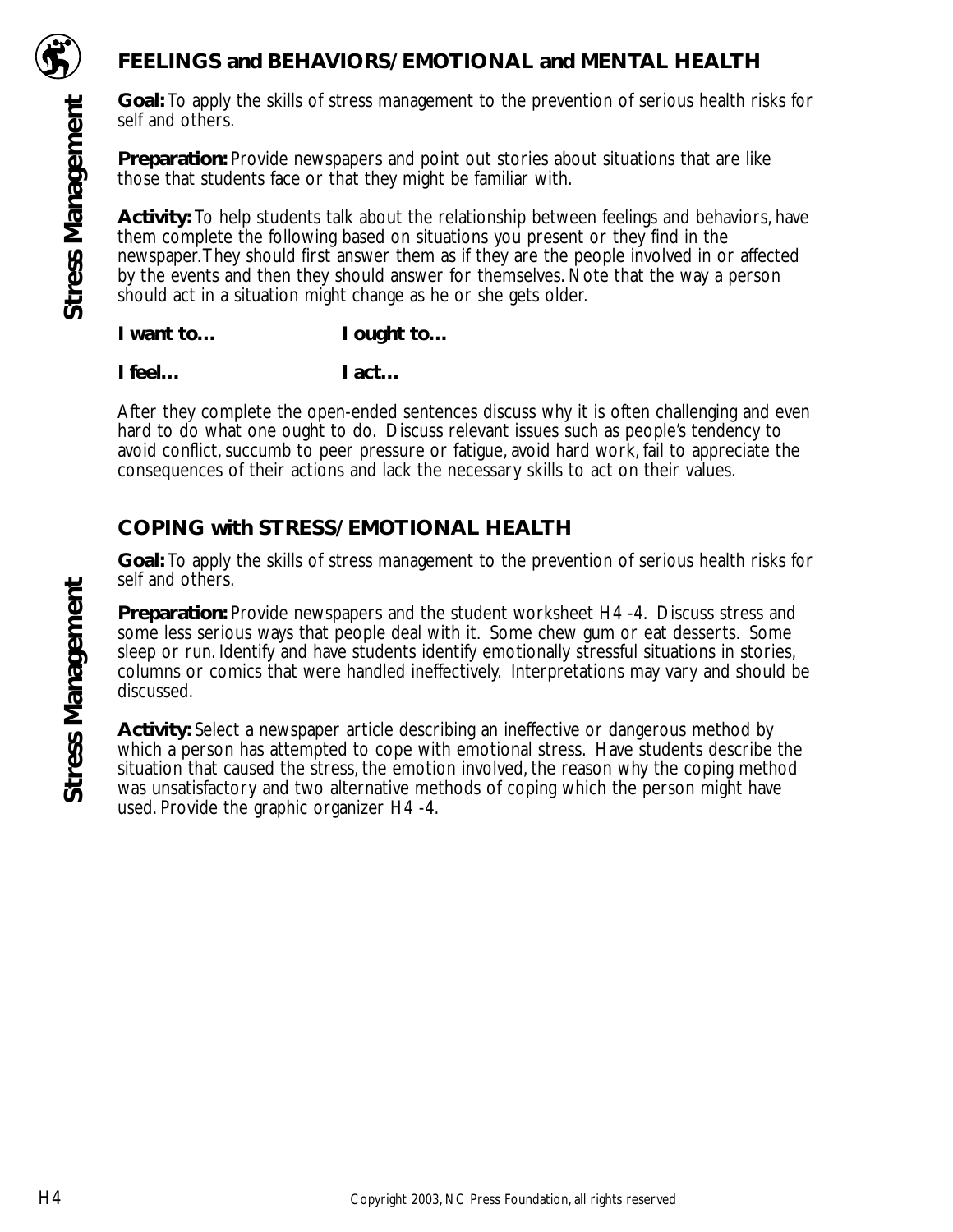#### **VIRTUE or VICE/ SOCIAL and EMOTIONAL HEALTH**

**Goals:** To apply skills of stress management to the prevention of serious health risks for self and others.

To apply relationship skills to the promotion of health and the prevention of risks.

**Preparation:** Provide newspapers and the student worksheet H5 - 5.

**Activities:** Have students read newspaper articles about people exemplifying virtues (heroism, kindness) and vices (fighting, burglary).They should list reasons, including mental health, family background, environmental choices and financial pressures, that can affect people's behavior or choices. Provide the graphic organizer H5 - 5 for students to record their information.

An important concept to stress is that many factors affect choices, not just a single cause, and usually those causes are interrelated.To show the interrelatedness, have them write the virtue or vice in the middle of a circle and draw lines and list reasons on each line.They should continue to extend their "map" as they gain information and insights.

#### **WANTS and NEEDS/ SOCIAL, EMOTIONAL, MENTAL and PHYSICAL HEALTH**

**Goal:** To apply the skills of stress management to the prevention of serious health risks for self and others.

**Preparation:** Provide newspapers, scissors, and two large paper grocery bags. Label one bag "Needs" and the other bag "Wants." Also provide the student worksheet H5 - 6.

**Activities:** To help students distinguish between wants and needs, have them cut things from the newspaper and place them in the appropriate bag.After ten minutes, have them discuss whether the items in the "needs" bag are needs or wants. Note any needs that are mental/ emotional rather than material or have them categorize what people choose in the two categories. Note which of the wants are most extravagant and out of reach for most people.

Have them suppose they live in a country written about in the newspaper.You may direct them to a story about a Third World country where people suffer from disease, famine, lack of adequate housing or even war.They should complete the activity as if they were children their same age living in that country.They should cut out one child's needs and wants from the newspaper and compare the urgency of that child's needs with their own. As a way of helping students understand the urgency of some children's situation, refer to Maslow's hierarchy of needs outlined below:

- 1. Physiological needs
- 2. Safety needs
- 3. Love needs
- 4. Self-esteem needs
- 5. Self –actualization needs

Provide the graphic organizer H5 - 6 for students to use with a story that deals with someone's needs.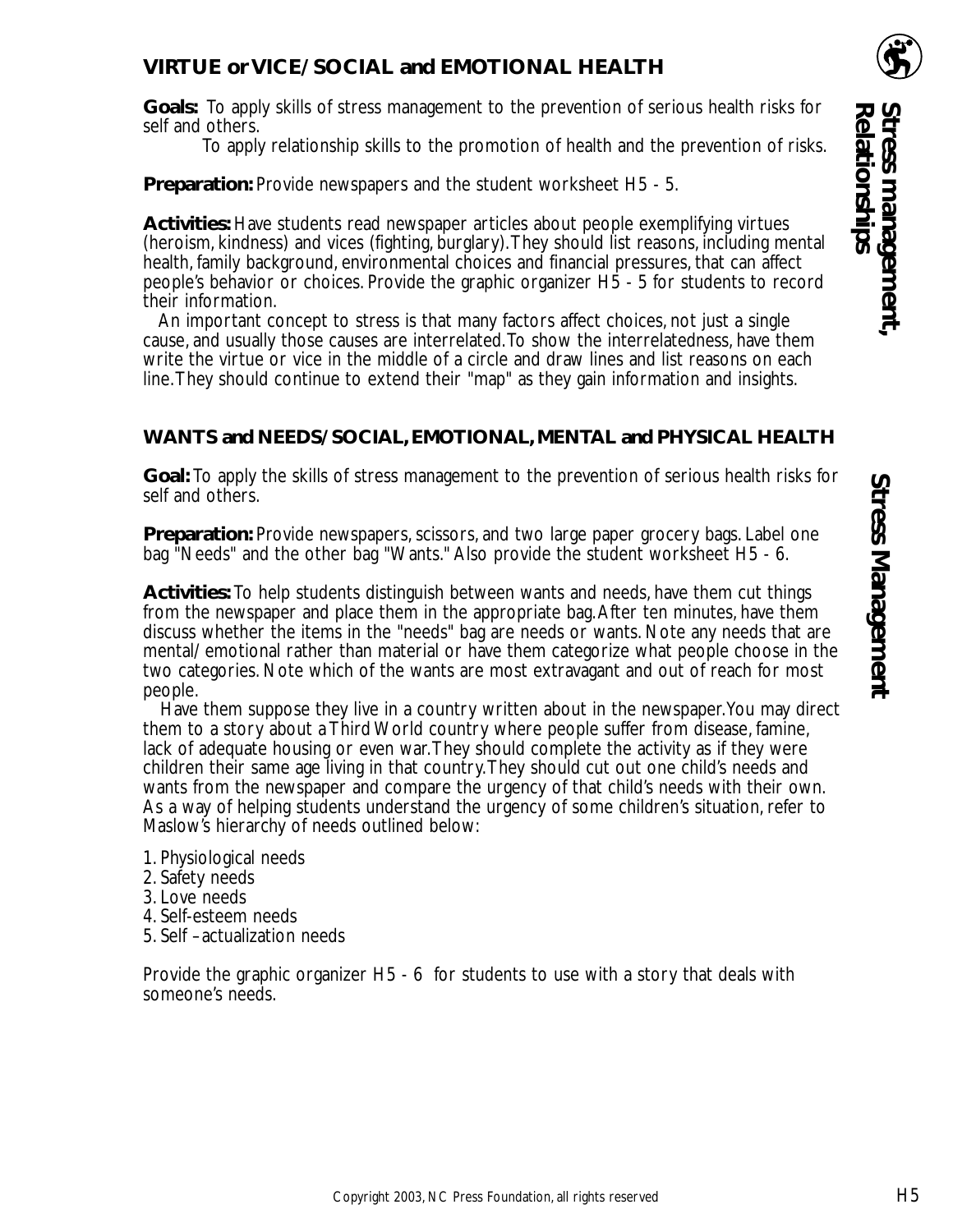

**Stress Management**

**Stress Management** 

#### **MASLOW'S HIERARCHY of NEEDS/ SOCIAL and EMOTIONAL HEALTH**

**Goal:** To apply skills of stress management to the prevention of serious health risks for self and others.

**Preparation:** Provide newspapers and an outline of Maslow's hierarchy of needs (Maslow, 1943). Maslow labeled and listed these needs beginning with the most basic:

- 1. physiological needs<br>2. safety needs
- 2. safety needs<br>3. love needs
- 3. love needs<br>4. self-esteem
- 4. self-esteem needs<br>5. self-actualization n
- self-actualization needs

**Activities:** Using newspapers and Maslow's scheme, ask students to find and classify examples to illustrate the needs of people, ways they (and we) attempt to satisfy the needs and overcome obstacles that stand in the way.

A more difficult approach is to have students identify needs expressed by people in newspaper stories, create classification schemes and compare theirs to Maslow's. Also have students compare today's needs and satisfactions with those used during other periods of history. For example: Consider ways that people who lived in caves or lived as nomads satisfied their safety needs. Compare those with ways used in today's society for ensuring safety.The above activity is particularly powerful when reading coverage of war and other extreme situations where safety is the issue.

## **COMMERCIAL and NON-COMMERCIAL INFORMATION/ MENTAL HEALTH**

**Goal:** To interpret health risks for self and others and corresponding protection measures.

**Preparation:** Provide newspapers that have several ads and a variety of information about health.

**Activities:** Ask students to look for health-related information in the newspaper and classify what is found as commercial or non-commercial. Discuss in context the difference between ads and stories about health. (Commercial refers to ads that promote the sale of goods and services; non-commercial refers to stories that address health issues but do not attempt to sell products and will be more objective in tone.) From the ads, have students identify health-promoting products such as toothpaste and cosmetic products such as makeup.

To help students analyze newspaper and other media advertising and the influence of advertising, have them apply advertising appeals on LA53 to health-related advertising. For contrast, consider having students evaluate the sensational claims made in some healthrelated advertising, such as the ads that appear in tabloids, commonly found on racks in grocery stores.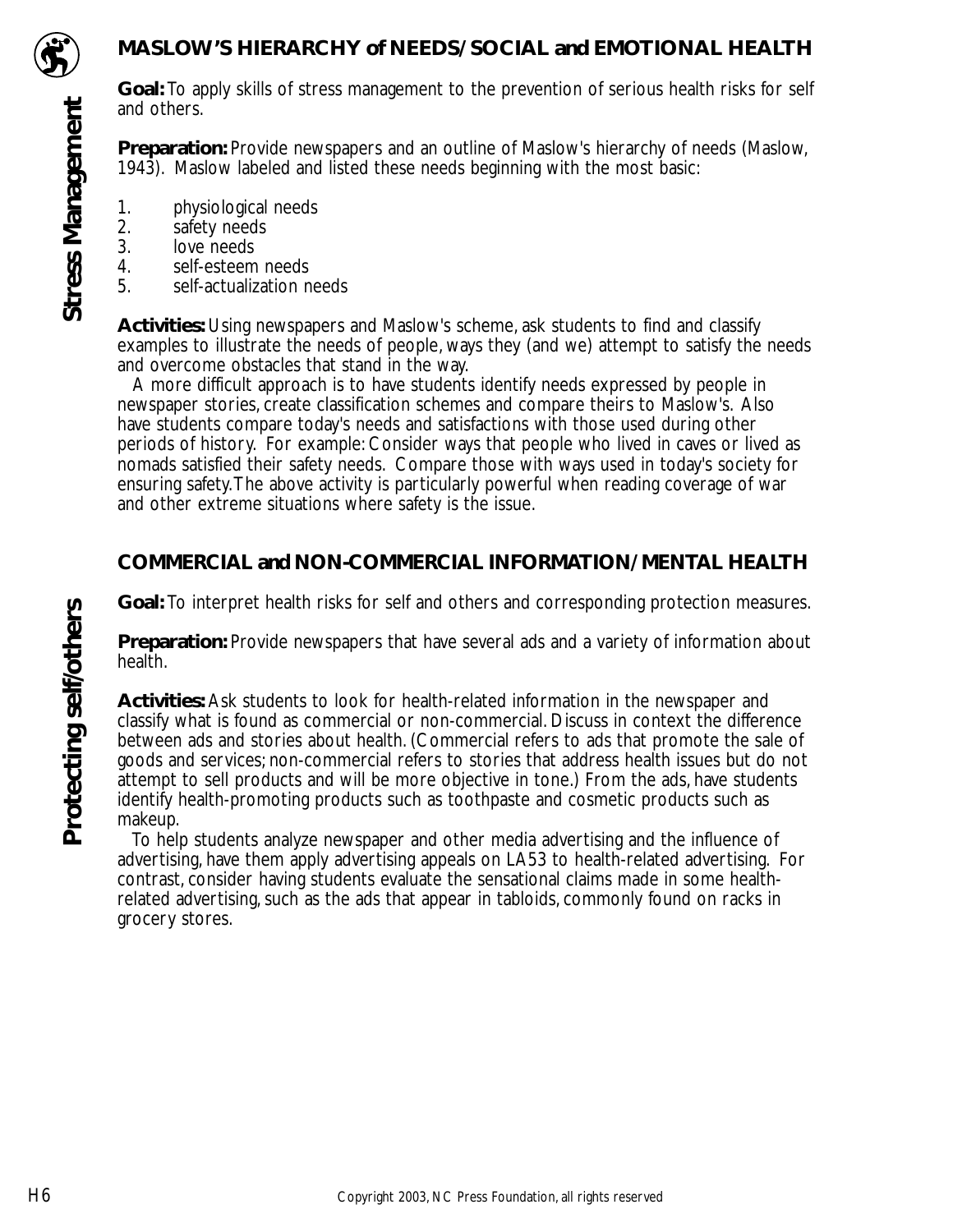# **ANALYZING the BENEFITS in ADS/ MENTAL HEALTH**

**Goal:** To interpret health risks for self and others and corresponding protection measures.

**Preparation:** Collect and have students collect ads in magazines and newspapers, listen to similar ads on radio and listen and watch similar ads on TV.

**Activities:** For given items, such as food, toys, clothing or cosmetics, ask students to describe briefly what the advertiser wants the consumer to do and to believe and show how the advertisement communicates those two things.

Have students compare the different media and distinguish between stated and implied benefits of products that are advertised.Also have students determine possible validity of claims (fad, fact or untruth).

## **PROTECTING the BODY/ MENTAL and PHYSICAL HEALTH**

**Goals:** To direct personal health behaviors in accordance with own health status and susceptibility to major health risks.

To interpret health risks for self and others and corresponding protection measures.

**Preparation:** Provide newspaper ads with human models or photographs of people.

**Activity:** Ask students to identify and label parts of the body in newspaper photos and pictures in ads. Lead a discussion about appropriate ways to protect and strengthen various parts of the body.They may select sports and other activities that foster good health or find protective clothing and equipment in ads, photos and stories running in the newspaper. Discuss age groups that are likely to participate in sports that require protective equipment.

# **EFFECTS of ILLNESS/ PHYSICAL HEALTH**

**Goal:** To interpret health risks for self and others and corresponding protection measures.

**Preparation:** Provide newspapers.

**Activity:** Ask students to read several newspaper articles dealing with health issues. Examples are articles on AIDS, emphysema or depression. Students then should write statements indicating why reported events in the articles occurred and what they think will happen in the future based on the information obtained.

Discuss ways of limiting the effects and spread of illnesses or handicaps. Look for news about prevention and cure. Also read stories about people who live productive lives despite illnesses or handicaps.

Preparatory<br>Protecting self/others **Protecting self/others Protecting self/others Preparatory**

Protecting self/others

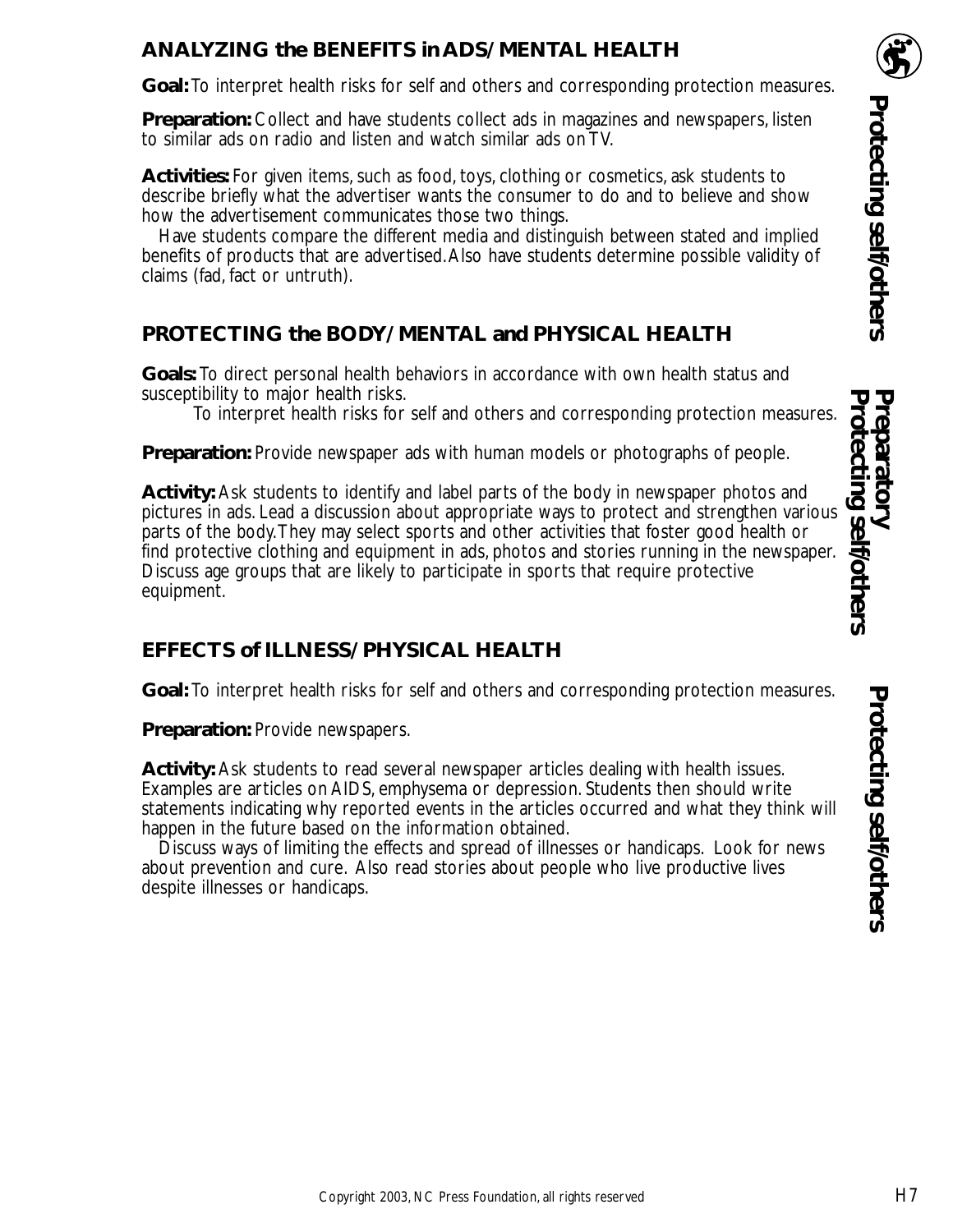

**Protecting self/others**

Protecting self/others

### **ENVIRONMENTAL FACTORS/ MENTAL and PHYSICAL HEALTH**

**Goal:** To interpret health risks for self and others and corresponding protection measures.

**Preparation:** Provide several newspapers.

**Activity:** Have students locate in the newspaper as much information as they can about environmental factors and classify what they find:

- 
- 1. air 2. water<br>3. preser
- 3. preserved food<br>4. radiation
- 4. radiation<br>5. pesticides
- 
- 5. pesticides<br>6. motor veh 6. motor vehicles<br>7. machinery
- 7. machinery<br>8. sun
- 8. sun<br>9. wea
- weather

Have students determine which factor receives the most attention in the news and discuss why it is spotlighted.Are others equally important? Should others be given more attention in the media and why?

## **PROBLEMS BASED on CHEMISTRY/ MENTAL and PHYSICAL HEALTH**

**Goal:** To interpret health risks for self and others and corresponding protection measures.

**Preparation:** Provide newspapers and reference books.

**Activity:** Have students complete special reports, beginning with an article on a problem based on chemistry. Other articles on the problem should be collected over a period of time, supplemented with material found in reference books.

Suggested topics include oil, chemicals that cure diseases, fibers, plastics, food chemistry, poisons, natural and artificial foods (milk, butter, meat), storing and purifying the water supply and air pollution. Given the information about chemicals, students should discuss how they can use the information to improve their lives.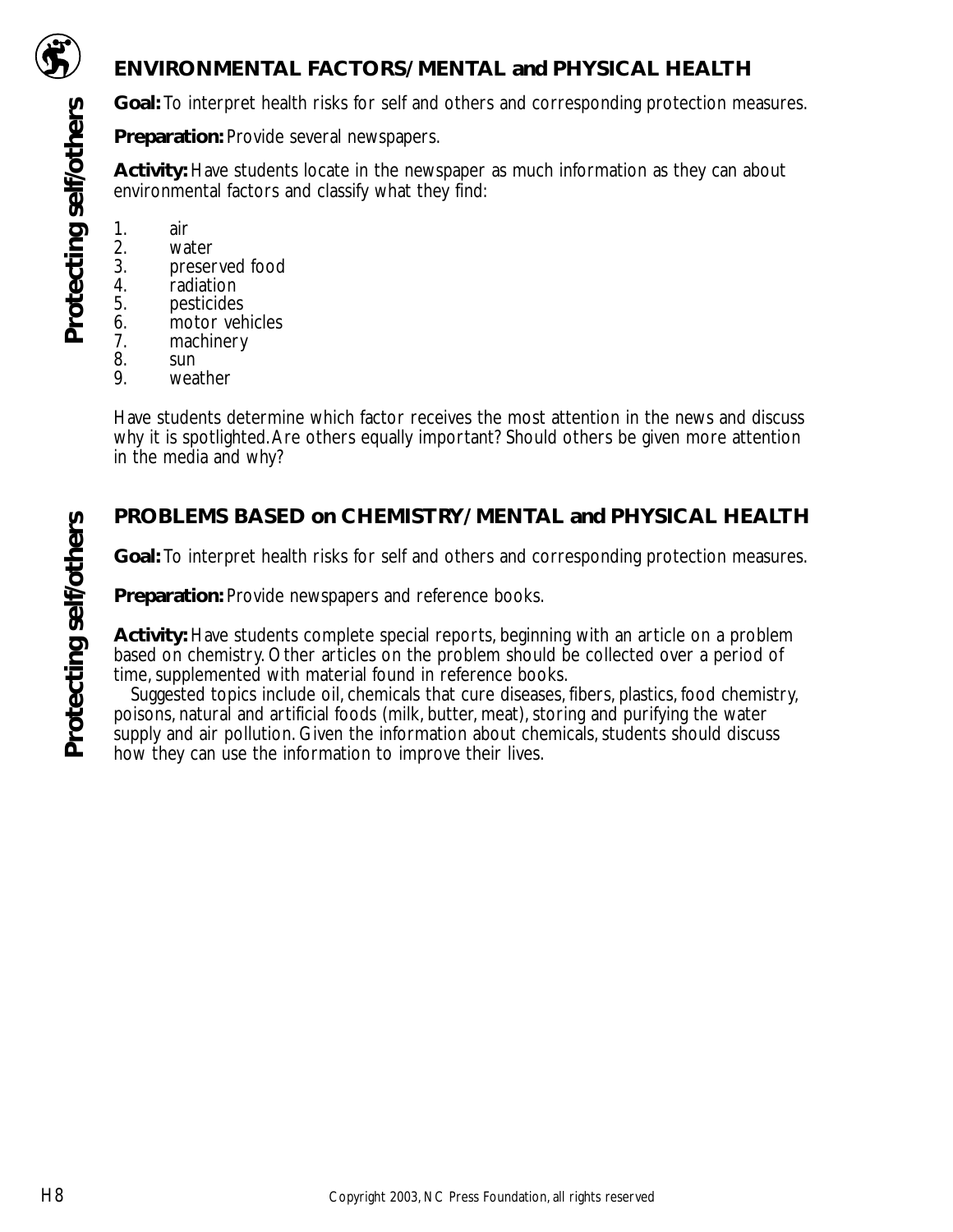### **HEALTH CAREERS/ MENTAL HEALTH**

**Goal:** To interpret health risks for self and others and corresponding protection measures.

**Preparation:** Provide newspapers, particularly classified ads.

**Activities:** Have students select a health-related career listed in classified ads and determine monthly income, training or degrees necessary, working conditions, chances of advancements and type of work.They should also look for stories about health careers or stories in which the contributions of health professionals are described. For example, students might find a story about the nursing shortage. Students should then write a job description including detailed information from the ads and stories.

Have students compare newspapers to find out where in the state most health-related careers are offered and discuss the factors that create opportunities in health fields, such as universities, medical centers, heavy industry, especially in chemicals, location of related industry and labor force. Have students link to online North Carolina newspapers through www.ncpress.com.

Follow up by having them identify careers that involve public safety, specifically identify fire fighters, law enforcement or rescue personnel shown in photos and written about in stories. Discuss the situations where they are involved. Have students outline the actions service workers take to help and protect others.

#### **MEDICAL CURES/ MENTAL and PHYSICAL HEALTH**

**Goal:** To interpret health risks for self and others and corresponding protection measures.

**Preparation:** Provide copies of newspapers and discuss criticisms of health reporting in newspapers and other media. Many scientists criticize the media for over-reporting breakthroughs, such as the effects of laetrile on cancer patients, and for offering the public false hopes for cures.

**Activity:** Ask students to find articles about medical cures in the newspaper.Then have them research information in medical journals and other sources that support, refute or discuss at greater length the related newspaper articles.

#### **MEDICAL COLUMNS/ MENTAL HEALTH**

**Goal:** To interpret health risks for self and others and corresponding protection measures.

**Preparation:** Provide newspapers.

**Activity:** Ask students to read, compare and analyze medical columns in newspapers. Ask students questions to stimulate their thinking:

- 1. Do you think these articles are helpful to the readers? Why or why not?
- 2. Does the information tend to replace consultations by physicians?<br>3. What medical topics are covered?
- What medical topics are covered?
- 4. How do you know the writer of the medical column is an authority?
- 5. Does this information apply to all people or just to a select few?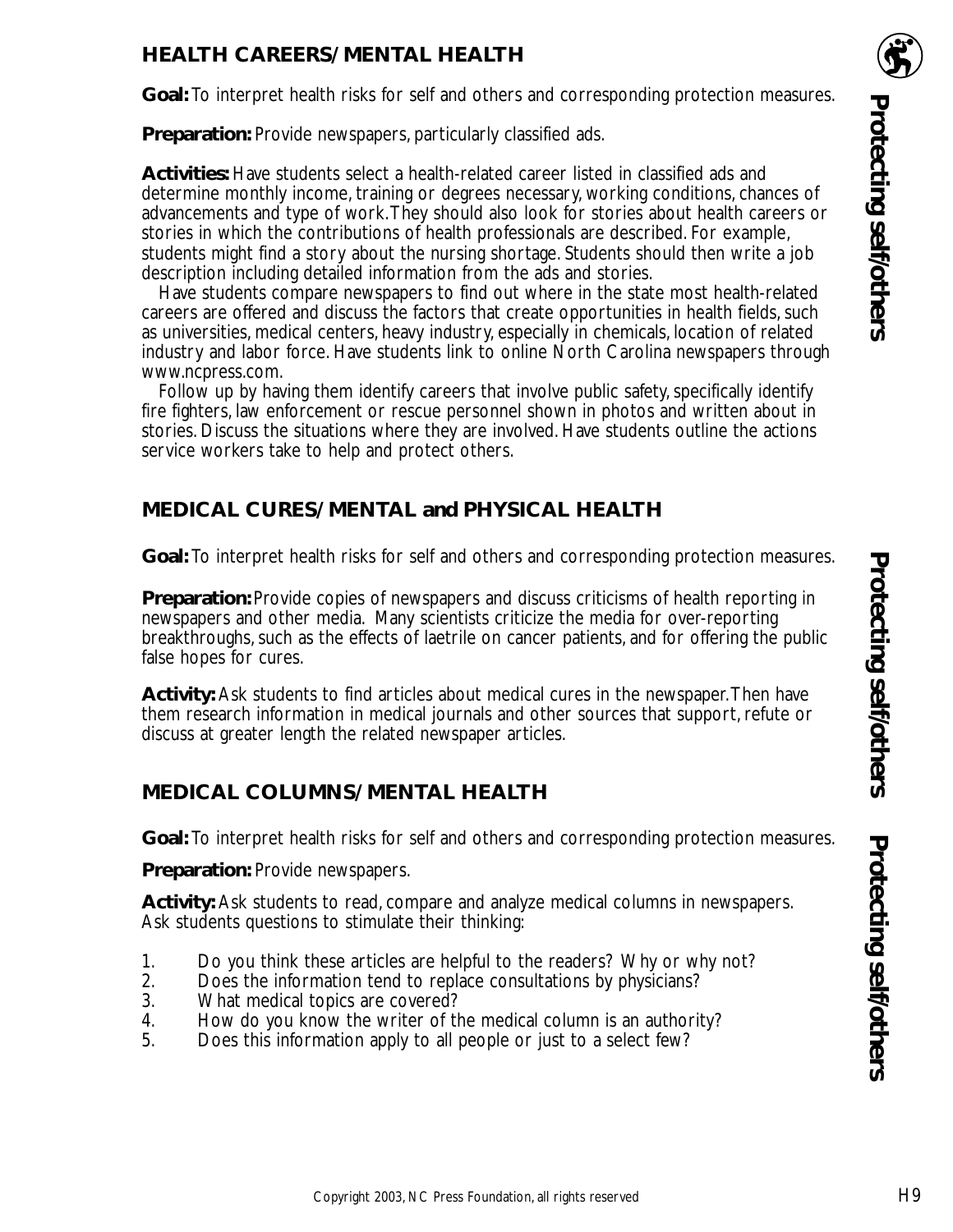

**Goal:** To interpret health risks for self and others and corresponding protection measures.

**Preparation:** Provide newspapers.

**Activity:** Have students look for health ads and determine the qualifications of those providing the services. Other resource material will be needed to define terms such as chiropractor, optician and dermatologist. Ask students to check for promises of quick, easy solutions and emotional appeals. For example:Ads about weight loss often make promises of quick results.

## **WEATHER and HEALTH/ MENTAL and PHYSICAL HEALTH**

**Goal:** To interpret health risks for self and others and corresponding protection measures.

**Preparation:** Provide newspapers during a period when weather warnings are in the news.

Make the observation that newspapers provide timely, relevant information.When severe weather is affecting people's lives in ways that cause harm, it receives heavy coverage in newspapers.

**Activity:** Have students use weather reports to find out weather conditions around the world.They should read stories for measures taken to see that the conditions do not cause harm. If they are likely to feel its effects, the newspaper will cover the weather. For example, during a period of cold, wet weather, students may find a story about hypothermia.The story is likely to list the cause of hypothermia as extended exposure to cold and wet and the effects as shivering, slurred speech, lethargy, muscular stiffness and clumsiness.The story is likely to cite experts who recommend layering of clothes and limiting outside time to prevent hypothermia.

Have students bring in stories from other sources that can assist them and others in dealing with severe weather conditions. Keep a chart or bulletin board with the information and reward students who outline the information for presentation to the class.The outline should define the potential problem, its causes, effects and ways to prevent the problem. Every student should receive the outline and save it and, if possible, the story on which it is based in their health notebooks.

Use a similar approach when talking about natural disasters such as earthquakes and volcanic eruptions and the measures taken to reduce the risk of death and injury when the disasters occur.

# **DEALING with TRAGEDIES/ MENTAL and PHYSICAL HEALTH**

**Goal:** To interpret health risks for self and others and corresponding protection measures.

**Preparation:** Provide copies of newspapers.

**Activities:** Over a two-week period, have students make notes about pictures and articles that tell about accidents, fires, etc. Then have them prepare a list of possible causes for the tragedies, the health consequences of those involved and suggest ways to prevent similar accidents in the future.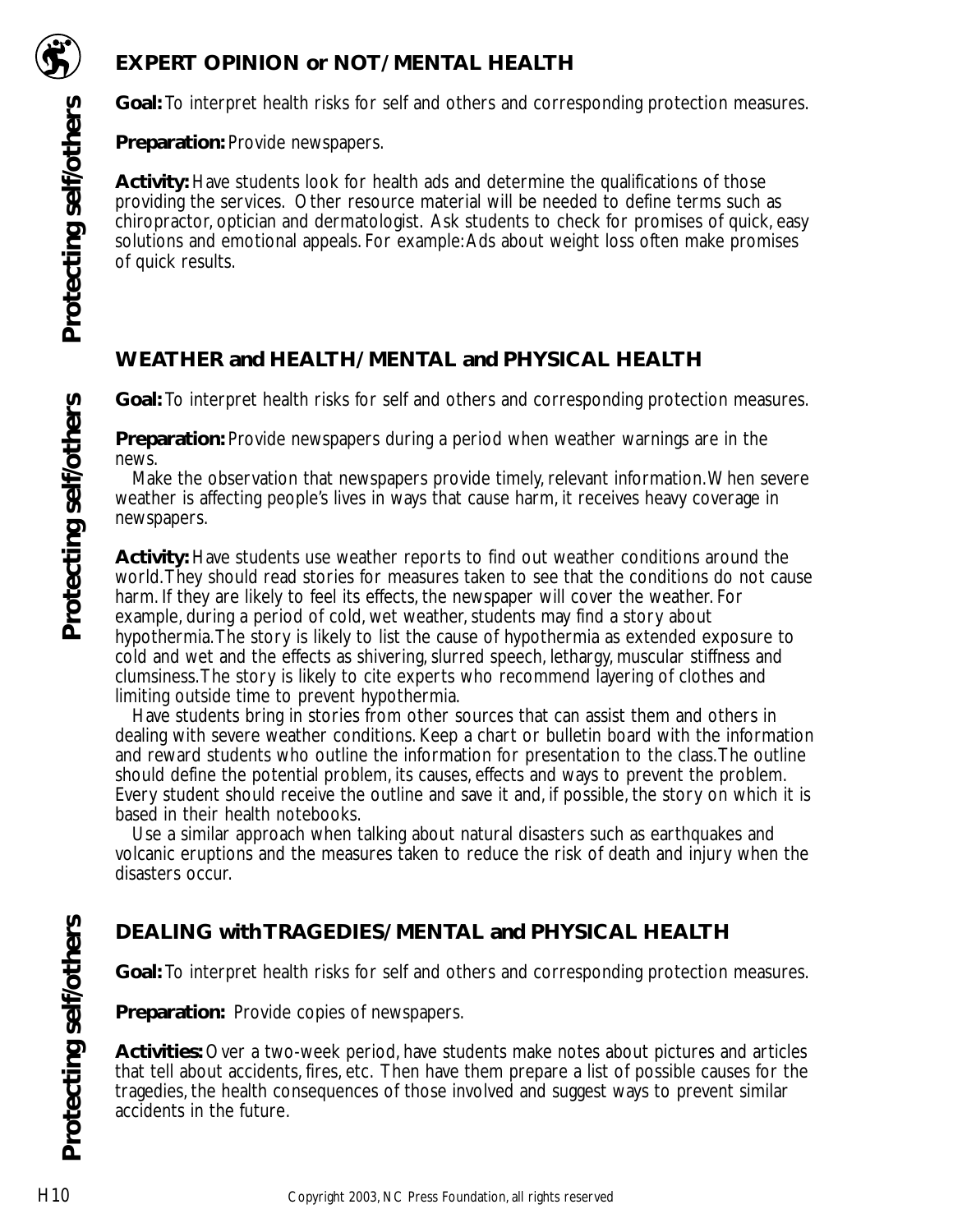

Also have students read newspaper articles in which people have shown quick thinking in an emergency. Ask students to role play what they think occurred based on the information obtained in the newspapers.

A related activity that involves critical thinking is to have students discuss the ways newspapers cover disaster stories and the ways readers respond to them. Newspapers often receive complaints about the way disasters are covered. If local people are involved, photographs and descriptions are often viewed as insensitive. Have students discuss ways that accidents and tragedies can be overplayed or sensationalized and ways that information about them can be helpful. Ask them to evaluate coverage in newspapers that they read.

Accidents and other tragedies are news; and despite complaints about the coverage, those types of stories hold readers' attention. Newspapers might also be accused of shirking their duties or trying to cover up a story if they did not provide news about tragic events.Ask students to discuss why readers are interested in disaster stories and poll the class to evaluate student interest in such stories.

#### **TAKING ACTION on HEALTH ISSUES/ MENTAL and SOCIAL HEALTH**

**Goals:** To direct personal health behaviors in accordance with own health status and susceptibility to major health risks.

To interpret health risks for self and others and corresponding protection measures.

**Preparation:** Provide newspapers over an extended period. Give directions that students are to look for stories that debate health issues and related government policies.

**Activities:** Have students find news stories, features and opinion writing of all types that deal with the following questions.They should add to the list of questions drawing from the stories they read:

- 1. What new measures are needed to take care of the aging population?<br>2. Should a prescription benefit be included in Medicare?
- 2. Should a prescription benefit be included in Medicare?<br>3. Should funds set aside for Medicare be available for pri
- 3. Should funds set aside for Medicare be available for private investments?
- 
- 4. How can/should the rising cost of Medicaid be controlled?<br>5. How can/should people without health insurance be cared 5. How can/should people without health insurance be cared for?
- 6. Should all children receive health care? If so, to what ages? How can care be assured?
- 7. How can and should the rising costs of health care be contained?<br>8. Have health maintenance organizations (HMOs) been successful in
- 8. Have health maintenance organizations (HMOs) been successful in providing health care and reducing the cost of health care?
- 9. Should the United States institute universal health care?<br>10. How can the growing need for certain health profession
- How can the growing need for certain health professionals be met? For example, nursing is an area where a shortage exists.
- 11. What will draw doctors to areas where residents need more and better health care?

Ask them which questions have the most direct impact on them and/or people they know. At the end of their study of politics and health, have them debate one of the questions, offering pros and cons to measures aimed at addressing problems.

Organize students around various positions on one of the issues, pro or con. Have them choose a leader or spokesperson and help that person map out facts and opinions that support their position.They can also act like the N.C. Legislature or U.S. Congress and write laws supporting their positions, offer them for debate and, through the process, try to find a solution to the problem while taking into account the availability of funds.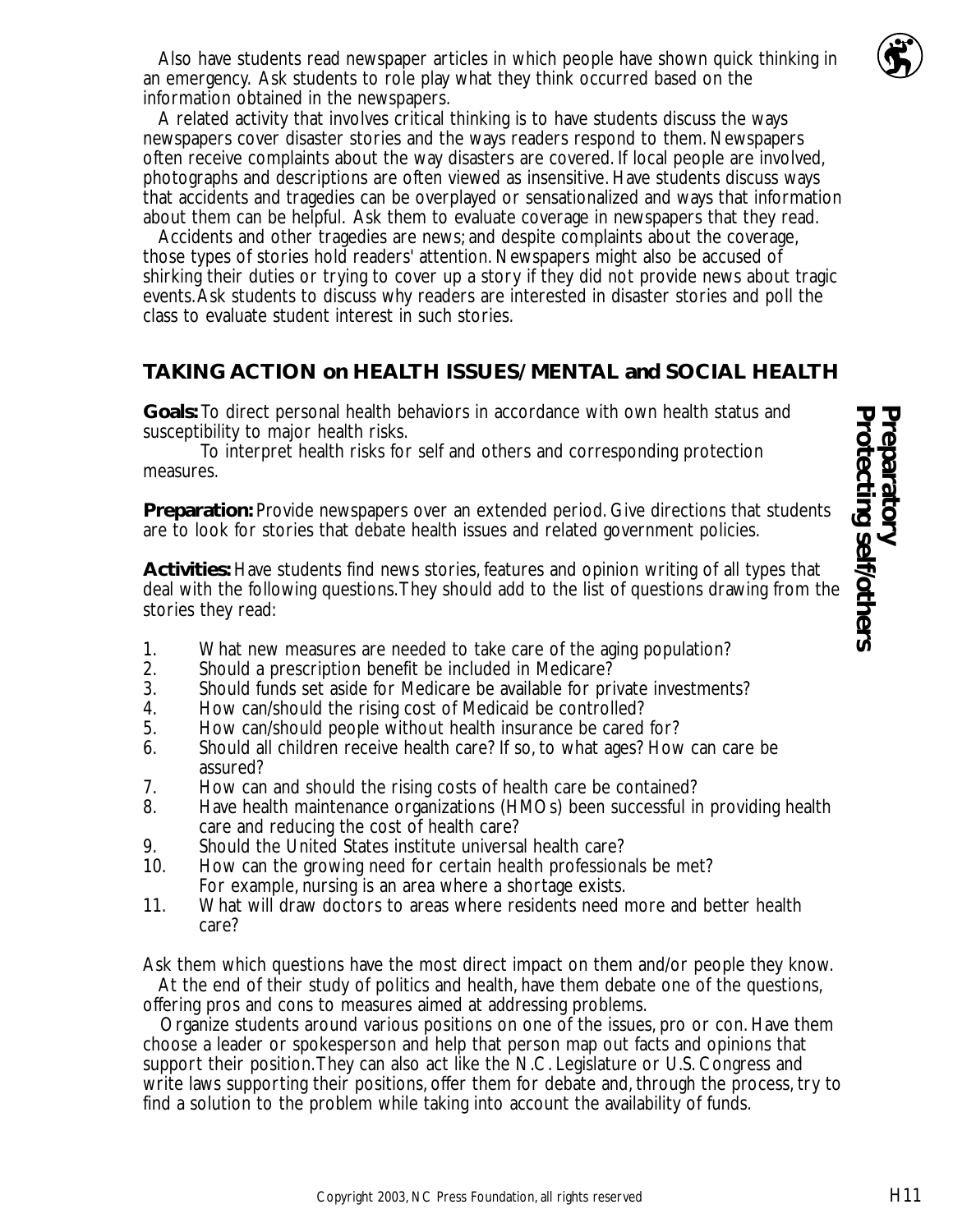

**Relationships**

Relationships

#### **A THREE MINUTE ORAL REPORT/ SOCIAL and MENTAL HEALTH**

**Goal:** To apply relationship skills to the promotion of health and prevention of risk.

**Preparation:** Provide newspapers and help students identify controversial issues.

**Activities:** Have students choose a controversial subject in the newspaper to paraphrase in a three-minute oral presentation.The presentation should not indicate approval or disapproval. This is particularly useful when trying to explain the meaning of objective and subjective responses.

The topic can be a sports contest that the student's favorite team lost, a decision made by a government official or a medical problem in an advice column.

The first time that students complete the activity, direct them to an issue that is less likely to generate heated debate.As they gain confidence in their ability to talk out tough issues, direct them to more complex and difficult issues.After the oral presentations, have them write personal responses in journals.That will provide an opportunity for all students to reflect on the topics presented by fellow students.

The activity above is a good one to conduct prior to debates.

## **PERSONAL ADVICE/ SOCIAL and EMOTIONAL HEALTH**

**Goals:** To demonstrate relationship skills to the promotion of health and the prevention of risk.

To direct personal health behaviors in accordance with own health status and susceptibility to major health risks.

**Preparation:** Provide newspapers. Discuss a personal problem and ways of dealing with it. For example: If someone eats too many sweets, he/she might eat carrots or fruit instead and stop buying soft drinks or keeping money to put into vending machines. Identify a letter in an advice column to use for the activity.Take the age and maturity of students into account in choosing the letter.

**Activities:** Give students a letter by an advice columnist such as Dear Abby describing a personal problem and asking for advice. Ask students to recommend steps for solving the problem and state an example for each decision-making step. Then have them compare their solutions and examples with those given by the columnist.

Introduce role playing by having students pretend that they are characters in the newspaper. Assign students the task of writing a letter to an advice columnist about the character's problems or concerns. Those should be based on information in newspapers. You will want to encourage the students to look at comics and other stories that focus on people in their age group and/ or people who must deal with the same or similar situations they face. *Dennis the Menace* is a good choice for younger students and in situations where humor can be useful. *For Better or Worse* shows family members growing up and older and is good for students of various ages. Political leaders and other people in the news are equally good and should be chosen.

Students can also write letters about things they encounter and offer advice to classmates who write letters. Students may be willing to write about their own problems, only if they can do so without giving their names.

Extend the activity having classes answer each others' letters giving constructive, applicable and health-enhancing advice.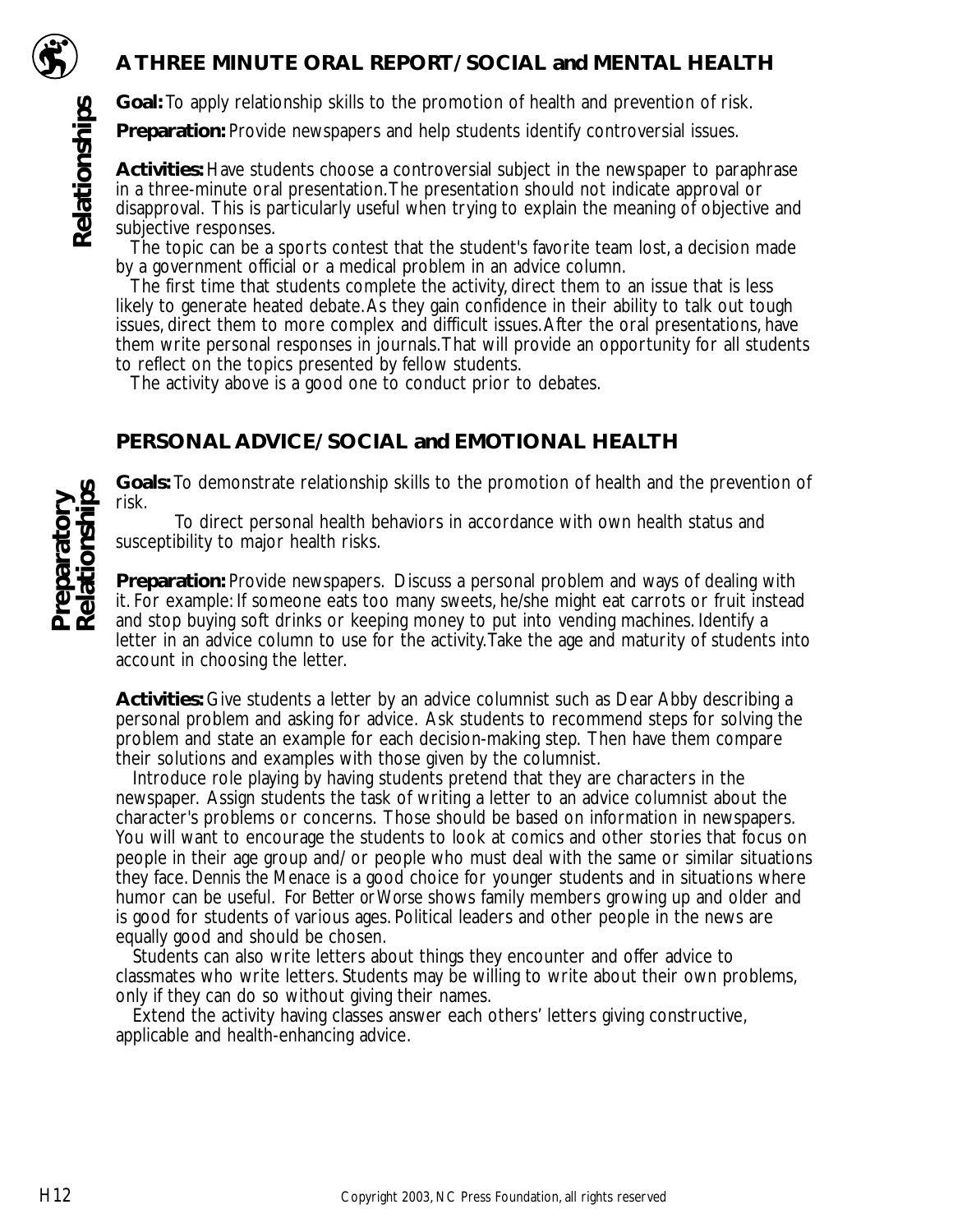## **The MEANING of FRIENDSHIP / SOCIAL HEALTH**

**Goal:** To apply relationship skills to the promotion of health and the prevention of risk.

**Preparation:** Provide newspapers and point out situations where friendship made a difference in someone's life or where the helping hand of a friend might have made a difference. Offer and discuss the following definition of friendship.

"Friends in the highest sense of the term are those who make conscientious efforts to take ethics and personal character seriously and inspire each other to be better—in thought, in action, in life." (Russell Gough, *Character is Destiny*, September 1998)

Encourage them to think about whether they encourage their friends to be better in thought, word and action and if their friends do the same for them. Make available the student worksheet H13 - 7.

**Activity:** Present the graphic organizer H13 - 7 for students to complete using information from the newspaper.They should look for situations where friends stepped forward to help and where that didn't happen in a situation in which a friend could have helped. Also they should compare a friend's response to that of a counselor.

#### **The INTERVENTION of FAMILY and FRIENDS/ SOCIAL and EMOTIONAL HEALTH**

**Goals:** To apply skills of stress management to the prevention of serious health risks for self and others.

To apply relationship skills to the promotion of health and the prevention of risks. To choose not to participate in substance abuse.

**Preparation:** Provide newspapers and the student worksheet, graphic organizer H13 - 8.

**Activities:** Direct students to examples of positive and negative behaviors or constructive and destructive behaviors. Focus on the influence people can have on others. Look for examples of family, friends and others who offer support and encouragement to people who act in positive, productive ways.

Destructive behavior such as crimes may result in punishment for those who commit the crimes or in hardship and distress for the family of the person who commits the crime.Talk about intervention and the family, friends and health professionals who attempt or might attempt to help prevent crimes or other destructive acts from taking place.Ask students to think about ways they can help family members and friends who need support and encouragement to avoid poor choices.

For a writing activity, have students rewrite a story so that a person in trouble was stopped through the intervention of a family member, friend, law enforcement officer, clergy, health professional or someone else, even a stranger. Have students use the graphic organizer, H13 - 8 to outline ideas before writing.

Follow-up by having students look for stories that involve substance abuse and discuss who might have intervened to make a difference or why someone's intervention efforts failed.Ask questions such as: Is everyone responsible for his or her own actions? What can people do to encourage others to make good choices? Why is it often difficult to help someone who is suffering from substance abuse? How do individual choices affect others, such as family, friends, community, victims and taxpayers?

**Relationships**

**Relationships**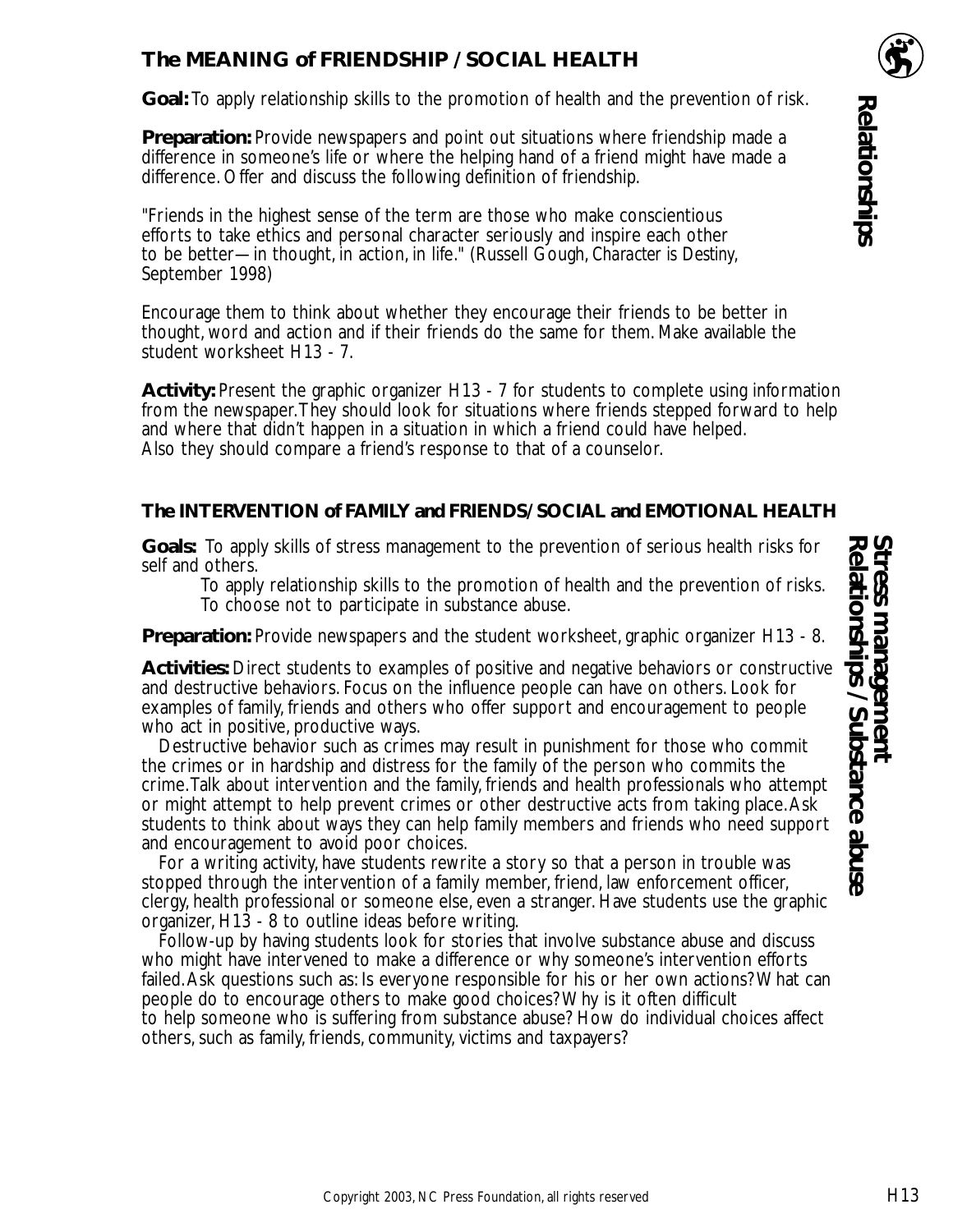

**Relationships**

Relationships

## **GETTING ALONG in a FAMILY/ SOCIAL and EMOTIONAL HEALTH**

**Goal:** To apply relationship skills to the promotion of health and the prevention of risks.

**Preparation:** Provide newspapers and scissors if directions call for them. Also provide the student worksheet H14 - 9.

Read and discuss with students a comic strip or actual news story about a family or discuss a familiar TV program or movie about a family. List or have students list characters' names and distinquishing traits or facts about each person.

**Activities:** Have students look for items in a newspaper that match each person's personality or vocation and then look for items that would or should appeal to everyone. They should list or cut out what they find.

Look at quotes in stories or listen to dialogue in movies or TV programs that show how the family members get along. Use the graphic organizer H14 - 9 to write about the relationships or getting along within the family.

#### **DIVERSITY in FAMILY and COMMUNITY/ SOCIAL and EMOTIONAL HEALTH**

**Goal:** To apply relationship skills to the promotion of health and the prevention of risks.

**Preparation:** Provide newspapers and scissors and construction paper if directions call for them.

**Activity:** Either use newspapers to assemble photos and pictures of people who might live together as a family or have students cut photos and illustrations of people from the newspaper and glue them on construction paper to create families. Direct them to represent the various ways families come together.You and they will also want to include different races and ages.They might include the following:

- Single parent (father)/ one child
- Single parent (mother)/two children
- Mother and father/two children
- Mother and father/four children or more
- Grandparent/child
- Parents and uncle/children

Follow up by having students talk about the needs of each family and choose one for which to shop.They should start by finding appropriate jobs in the Classifieds section and then use the ads to purchase automobiles, clothes and food.They can also look for investment and other information that will be helpful to the family. Introduce math by having students track their spending over a week or month.

Similarly, to demonstrate the diversity in your community, have students cut out photos, illustrations, and pictures of people young and old, men and women, boys and girls, of all races and from all walks of life who make up the community in which you live and use them to create a collage.Talk about attitudes and behaviors that allow people who are different to live together and prosper.Ask how getting along in a family is similar and different from getting along with people in your community.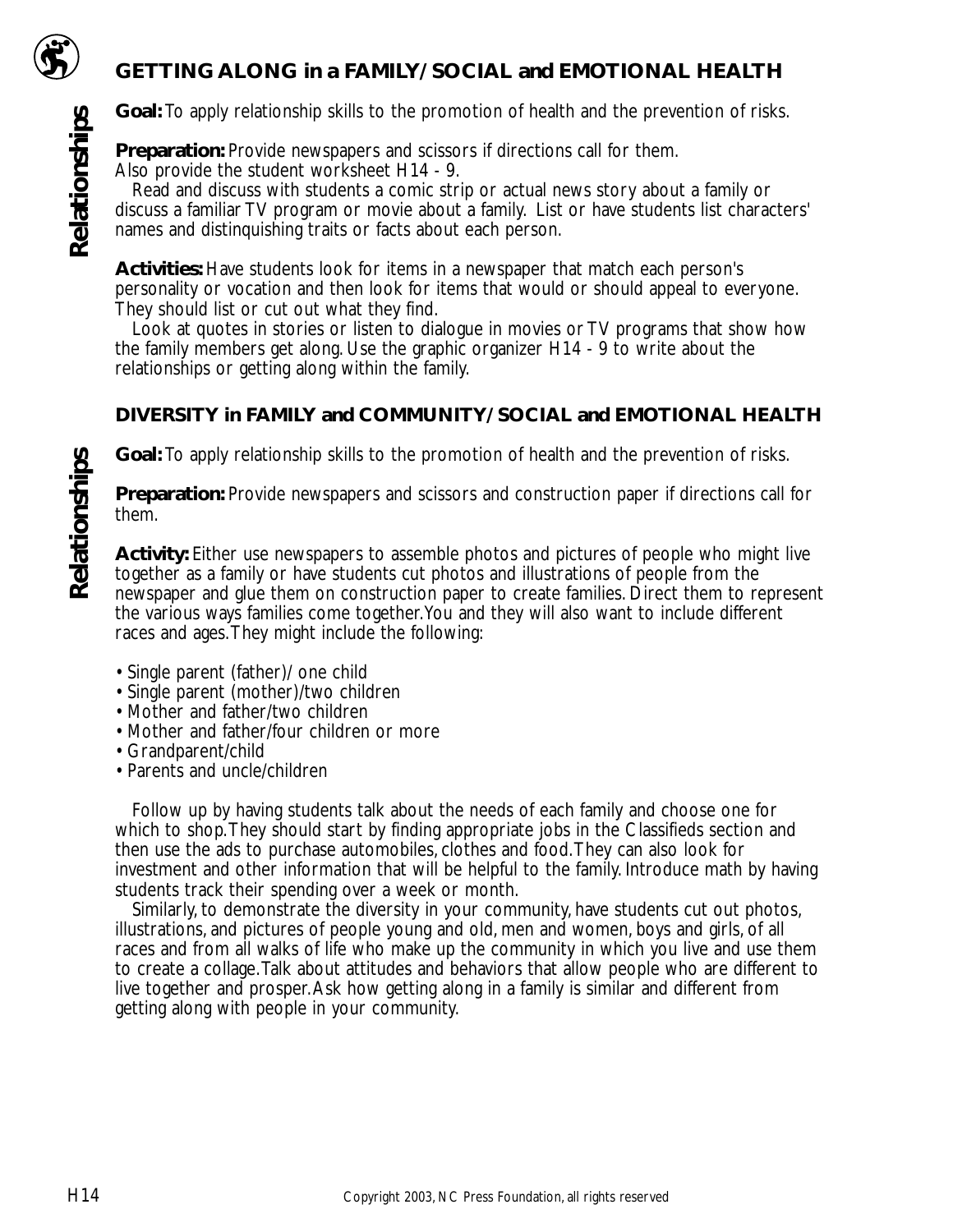#### **DEFENSE MECHANISMS/ SOCIAL, EMOTIONAL and MENTAL HEALTH**

**Goals:** To apply skills of stress management and the prevention of serious health risks for self and others.

To apply relationship skills to the promotion of health and prevention of risks.

**Preparation:** Provide newspapers and the student worksheet H15 -10. Explain and give examples of the following psychological defense mechanisms:

- 1. Rationalizations are efforts to excuse behavior. For example: You say you'd have lost even if you had entered the race.
- 2. Projection is attributing your feelings to someone else. For example:You say that Gail dislikes Sue when in fact you dislike her.
- 3. Transference is taking out hurt feelings on someone or something that is not involved. For example:After the boss admonishes you, you go home and kick the dog.
- 4. Compensation is trying to make up for feelings or actions by working harder, being kinder etc. For example: Even though you feel uncomfortable around Jane, you pay her special attention.
- 5. Daydreaming is fantasizing about or getting lost in your thoughts rather than dealing with the issues you need to face. For example: Instead of working on homework to pull up poor grades, you daydream about being the winning pitcher in the closing game of the World Series.
- 6. Regression is acting as you did as a child. For example: In stressful situations, such as an argument with a friend or family member, you lose control and throw tantrums.
- 7. Denial is refusing to accept something that has happened or is likely to happen. Scarlet O'Hara in Gone with the Wind used denial when she said her famous line about dealing with a problem tomorrow.

**Activities:** Ask students to choose a character or person from the newspaper and follow what he/she does. Depending on the age and interest of students, have them select comic characters, sports figures, people who write to advice columnists, or political leaders. Then have them identify ways that the character or person uses defense mechanisms. Discuss what is typical of each person. Provide students with the graphic organizer H15 -10 to record their answers.

They can analyze characters from history, literature,TV and film using the same criteria. In all cases, they should discuss the impact of actions on the person and others affected.They should also realize that the person whom they are discussing may not agree with their assessment, and they may not agree with classmates about the actions a person takes and his or her use of defense mechanisms. Have students offer alternative strategies for each scenario they find, if the defense mechanisms hurt others. Prepare for a lively discussion.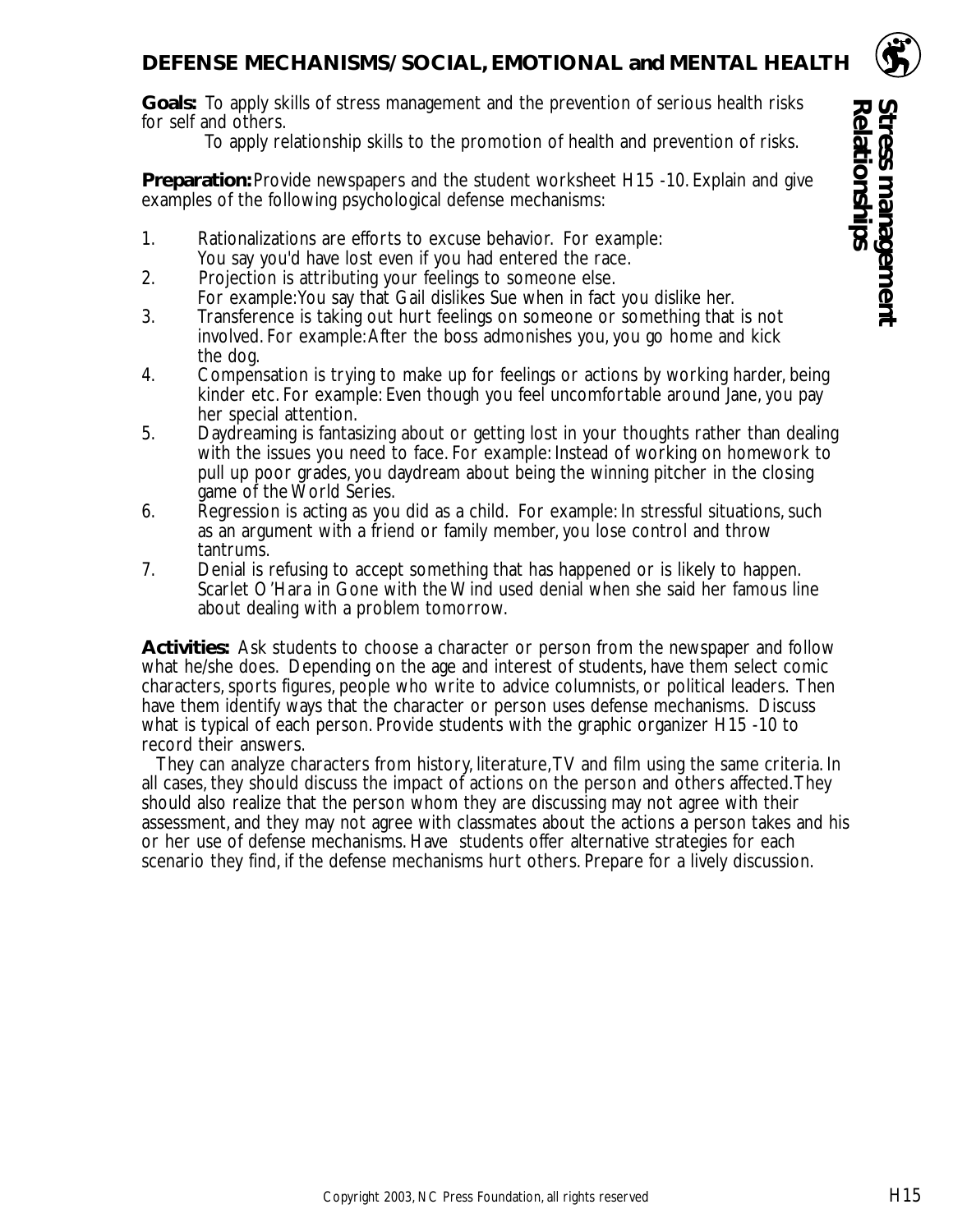# **CLASSIFYING FOODS/ PHYSICAL HEALTH**



**Nutrition**

Nutrition

**Goal:** To apply behavior management skills to nutrition-related health concerns.

**Preparation:** Provide newspapers.

**Activity:** Students should use the newspaper food ads to classify foods in the food guide pyramid. The activity can be completed by writing the names of the foods or by cutting pictures of food from the newspaper and gluing those on paper or gluing them alongside parts of the pyramid.The food guide pyramid can be found online by searching the Web site for the National Agricultural Library at http://www.nal.usda.gov. Or a direct route to the food guide pyramid is http://www.nal.usda.gov:8001/py/pmpa.htm (accessed March 28, 2003).

Also have them use the food pyramids for cultural and ethnic groups to classify foods. Ethnic/cultural and special audience food guide pyramids can be found by searching the National Agricultural Library at the Web site address given above. A Web address that leads directly to the site is http://www.nal.usda.gov/fnic/etext/000023.html (accessed March 28, 2003).

Introduce the cost factor. Have students use grocery ads and food sections to figure out the costs of food and select menus. Have them organize them according to the food pyramid. Have them use guidelines that apply specifically to children. A Web site called Kidshealth is located at http://kidshealth.org/kid/stay\_healthy/food/pyramid.html (accessed March 27, 2003).

Discuss ways to follow dietary guidelines about daily allowances, portions and cost information to plan a healthful menu. Remind students that research about food and health is ongoing, and they should try to keep abreast of the news about eating and health. Reward them for related articles they bring to class.

## **NUTRITIONAL VALUE of FOODS/ PHYSICAL HEALTH**

**Goal:** To apply behavior management skills to nutrition-related health concerns.

**Preparation:** Provide food sections from newspapers.

**Activity:** Ask students to select foods from ads and list them under the most appropriate meal(s).Then have them list the nutrient value of each food, such as:

oranges-Vitamin C beef-protein

After identifying the nutrient values, students should plan balanced, varied meals for several days, noting the benefits of each. Costs should be totaled. Then reduce the budgets and give students practice in meeting nutritional requirements with less money.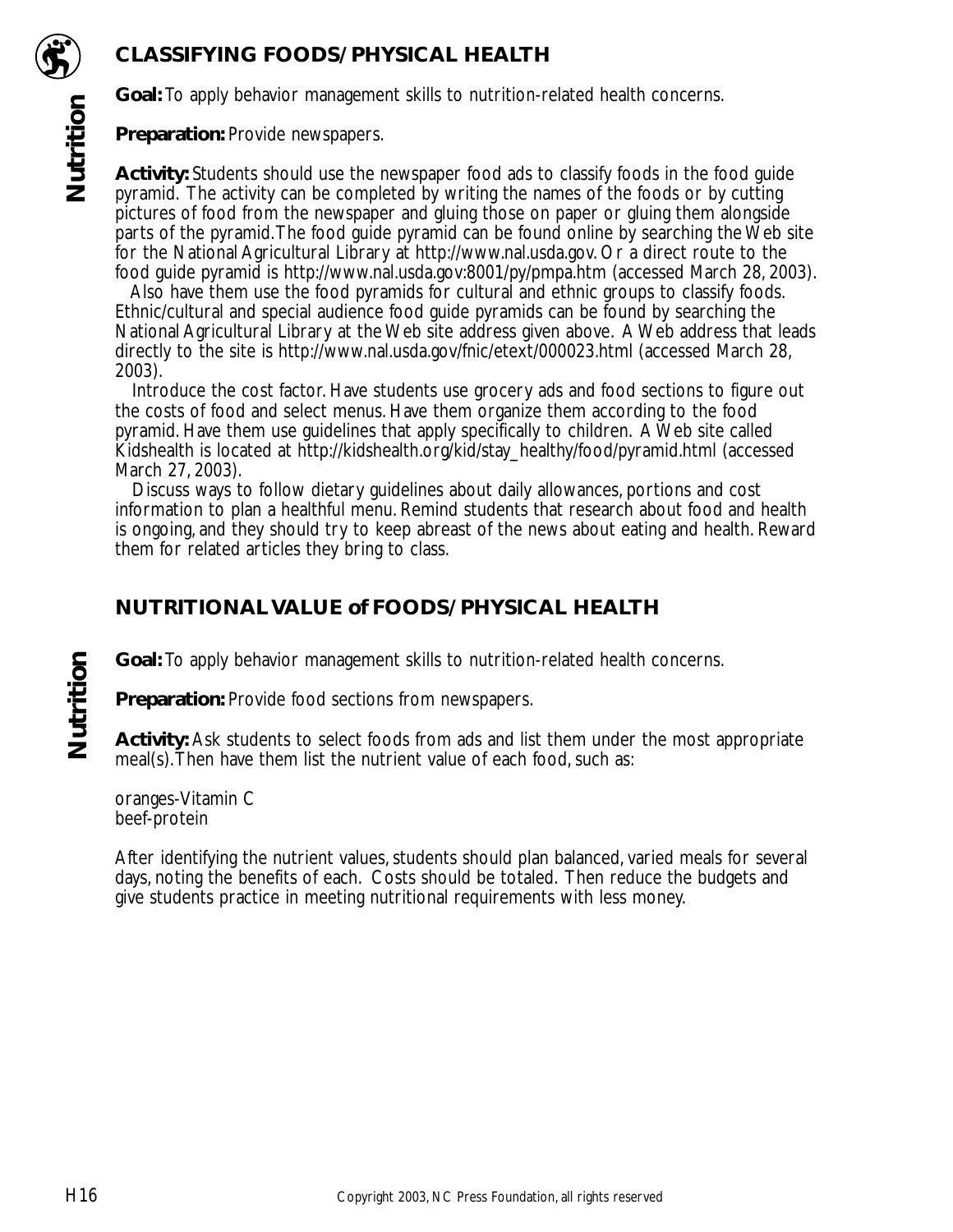### **DIETS and their CONSEQUENCES/ PHYSICAL HEALTH**

**Goal:** To apply behavior management skills to nutrition-related health concerns.

**Preparation:** Provide newspapers and dictionaries. Have students use the dictionaries to define "diet" and then discuss the meanings.The word "diet" is a household word; evidence of that is found in newspapers' food sections. Examples of diets include low calorie, low carbohydrate, salt free, vegetarian, low sugar, high protein and low fat. Explain that "diet" is a word with multiple meanings. It can also refer to food intake and not to specific restrictions or guidelines.

**Activity:** Students should collect information about several diets and use food sections in newspapers to prepare a week's menus for one of the diets. Ask:What is the total cost? What are the benefits and possible dangers of the diet? Refer them to reference materials to evaluate nutritional values of foods on the diets.

#### **BODY SIZE and SHAPE/ MENTAL and PHYSICAL HEALTH**

**Goals:** To direct personal health behaviors in accordance with own health status and susceptibility to major health risks.

To apply behavior management skills to nutrition-related health concerns.

**Preparation:** Provide newspapers and direct students to advertising in other media where the images are likely to be more dramatic.Ask them to focus on advertising directed at young people. Before starting the activity, consider asking them to write down how they would look if they could choose or ask them how they would change their bodies if they could and why.

**Activity:** Have students look for advertising that suggests a desirable body size and shape. Ask them to describe the size and shape that ads promote.They should save what they find and use the ads to illustrate points they make during the discussion. Discuss whether the images in the media have affected how they and/or others want to look. Ask too if there are mixed messages and whether they affect men and women differently.Ask if the image is realistic and healthy for all people (teens, etc.)

Discuss the importance of establishing good health habits and maintaining good physical and mental health rather than striving to achieve standards that are set by others and promote poor health habits.

Emphasize that older people are also influenced by a culture that emphasizes youth and a desirable body size and shape.Ask if the ads they find glorify youth and discuss the effects such ads may have on older people.Ask if older people take measures to make themselves look younger and do not promote good mental and physical health. Look for news stories that tell of such measures.

Discuss the emotional problems that result from unrealistic body image or distorted perception of body image. Follow up by having students list positive, constructive actions that can make them and others look and feel better.

**Nutrition Preparatory**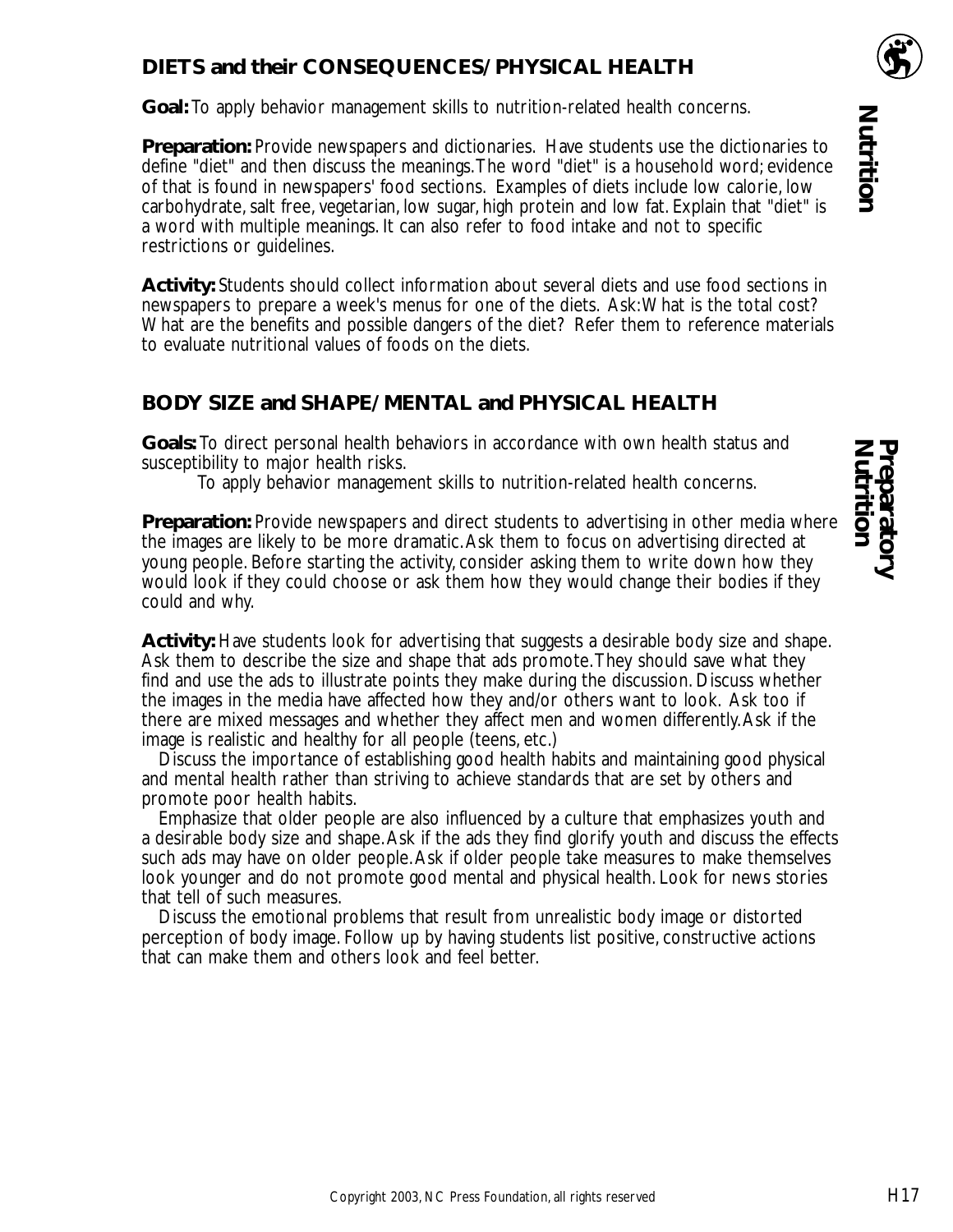

## **FOOD for all OCCASIONS/ PHYSICAL HEALTH**

**Goal:** To apply behavior management skills to nutrition-related health concerns.

**Preparation:** Provide copies of newspapers and the student worksheet H18 - 11 for recording answers. Lead a discussion on food variety: seasonal foods, fancy foods, fast foods, etc.

**Activity:** Ask students to choose appropriate foods from newspaper grocery ads for each activity: going camping on a cold day or on a hot day, going on a space flight, having a formal dinner, going to the beach, having a party. Have them record their choices on graphic organizer H18 -11. Students should give reasons for their choices and compute the cost of purchasing the food. Have them follow dietary guidelines and food guide pyramid when making food choices.

## **A COOKBOOK of FACTS ABOUT FOOD/ PHYSICAL HEALTH**

**Goal:** To apply behavior management skills to nutrition-related health concerns.

**Preparation:** Provide newspapers and open with a discussion about foods and eating. Consider the following points: People enjoy eating.They enjoy food and the company of other people around a table. But, to eat well requires information about foods and the willingness to use that information. Have students list what they know about balancing their diets and limiting their intake of foods that are likely to contribute to health problems. For example, students may know that fat and salt intake should be limited.They may know that a certain type of fat is better than another.They may offer that a healthy diet includes an abundance of fruits and vegetables. Keep a record of what students know about diet and health.

**Activities:** Have students scan each day's newspaper for a week and identify health columns that appear as regular features.They should also look for information about foods running in Food sections, usually published in Wednesday or Thursday newspapers.

On a regular basis, have students read the columns and sections that focus on nutrition. Instruct them to write down new information they gain from their reading.They should add the facts to the classroom record about diet and health or keep track of their reading in individual notebooks.At the end of the study, discuss all that is gained from reading the newspaper on a regular basis.

Follow up by having students look for recipes in food sections that appeal to their taste but also introduce fruits and vegetables and stay within the prescribed limits for salt and fat. Most recipes provide information about calories and fat content. Have them look for foods and recipes that meet other nutritional needs critical to their long-term health.

Direct them to create a personal cookbook in which they save recipes they wish to fix for their family and friends. Have them try a recipe and report back to the classroom on the experience, or better yet, bring samples of the food to class for sampling.

Extend the activity by having students consider special dietary considerations in choosing foods and developing recipes and meals. Special considerations include pregnant women, someone with diabetes, people trying to lose/monitor weight and someone training for a marathon. Have them think of other special situations, particularly ones affecting people they know.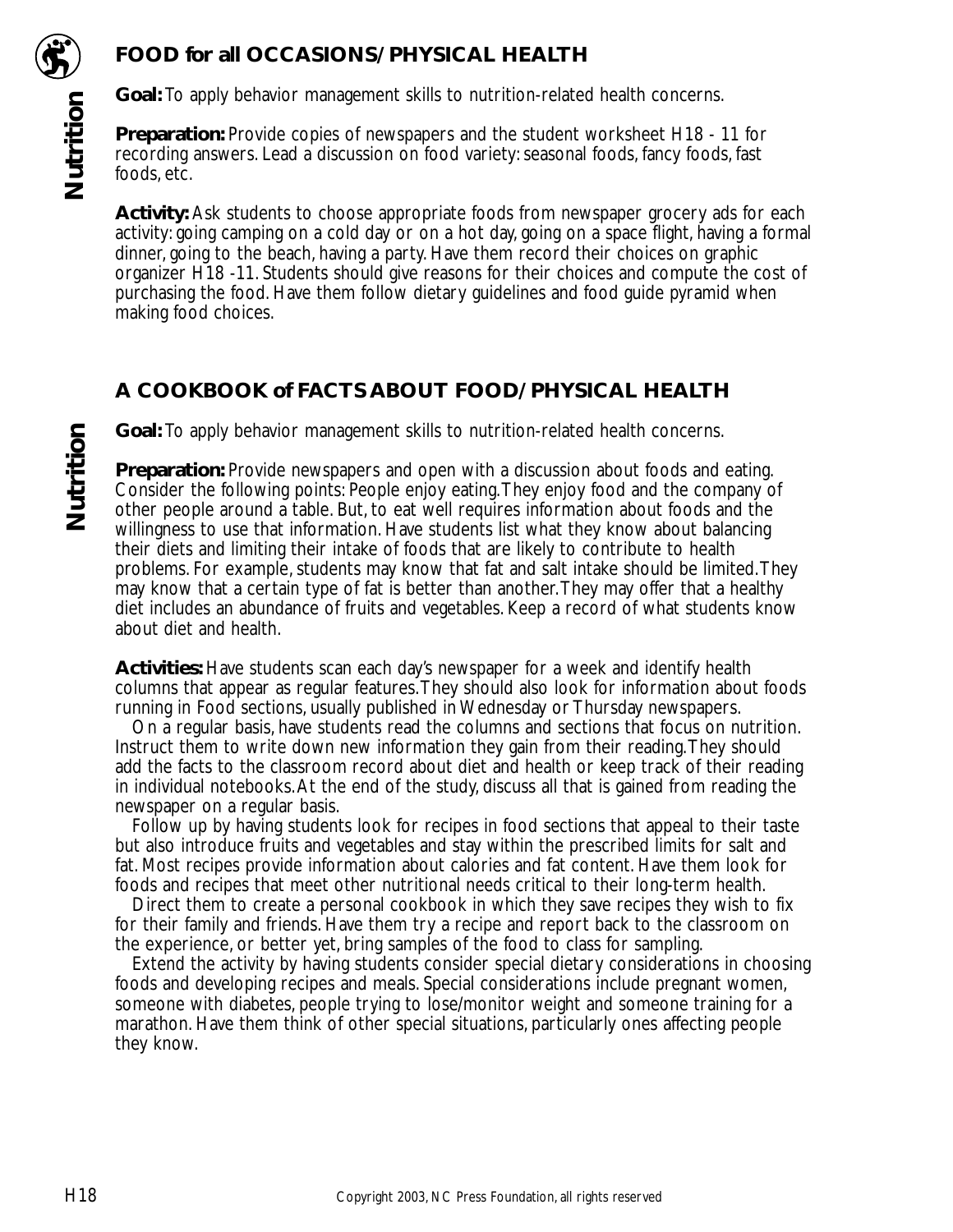#### **DIVERSITY in FOOD and SPORTS/ MENTAL and SOCIAL HEALTH**

**Goals:** To apply behavior management skills to nutrition-related health concerns.

To demonstrate an understanding and respect for differences among people in physical activity settings.

**Preparation:** Provide newspapers with food sections and grocery ads. Find or have students find and bring to class books about various foods grown and enjoyed in other countries. Look too for books with recipes from other countries. Give all students maps around which students can paste foods and recipes they cut from the newspaper.The maps may be pasted on large sheets of poster board or newsprint.

To adapt the activity for sports, have them bring in books about sports in various countries and the origins of sports.

**Activity:** Using background information from the books students obtain from the library, have them cut out foods and recipes associated with a particular country.To stress the significance of food in family and cultures, have them choose a country from which family members originated.They should paste the items they choose on the outside of the map. If the map is a world map, they should draw a line to that country or circle it, so that other students will know where it is located when students share what they find. Have them look at similarities and differences among the countries.

Follow up with a discussion about the different groups of people in the United States and how each has contributed to a unique and diverse American culture.

Extend the activity by having students conduct research on customs surrounding food, food choices, meal manners and other factors.

Vary the activity by having students cut out and paste symbols of sports on the maps of the countries where the sports are played and talk about the origins of the different sports.

#### **IMPACT of SMOKING and TOBACCO/ MENTAL and PHYSICAL HEALTH**

**Goal:** To choose not to participate in substance abuse.

**Preparation:** Provide copies of newspapers and textbooks. Advertisers of some items, such as cigarettes, are restricted because of health questions raised about use of the product. Call advertising departments at newspapers and other media and ask about any restriction they place on cigarette advertising.Ask if it is a policy of the newspaper or other organization or if the restriction is set by law.They may also want to ask about policies regulating the advertising of alcohol products. Discuss the reasons for any restrictions.To help them analyze the information they find about smoking and tobacco (or alcohol), provide the student worksheet H19 -12.

**Activities:** Students should read and view cigarette ads in newspapers and other media and look for the "caution" written in the ads. Note the type and size of print used to write the "caution" in ads.

Then have students look for articles in the newspaper that deal with the issues that surround the production and use of cigarettes. They should look for stories about policies in public places related to smoking, where it is allowed and not allowed and the impact of smoking on health, not only for the smoker but for those who suffer the effects of secondhand smoke. Have them organize the information around the following four categories:The economic impact of tobacco and smoking.The politics. Public policy debate. Laws related to smoking.The physical and mental or psychological impact of smoking.The social consequences of smoking or the way relationships are affected. Provide the graphic organizer H19 -12 for students to keep track of what they discover.

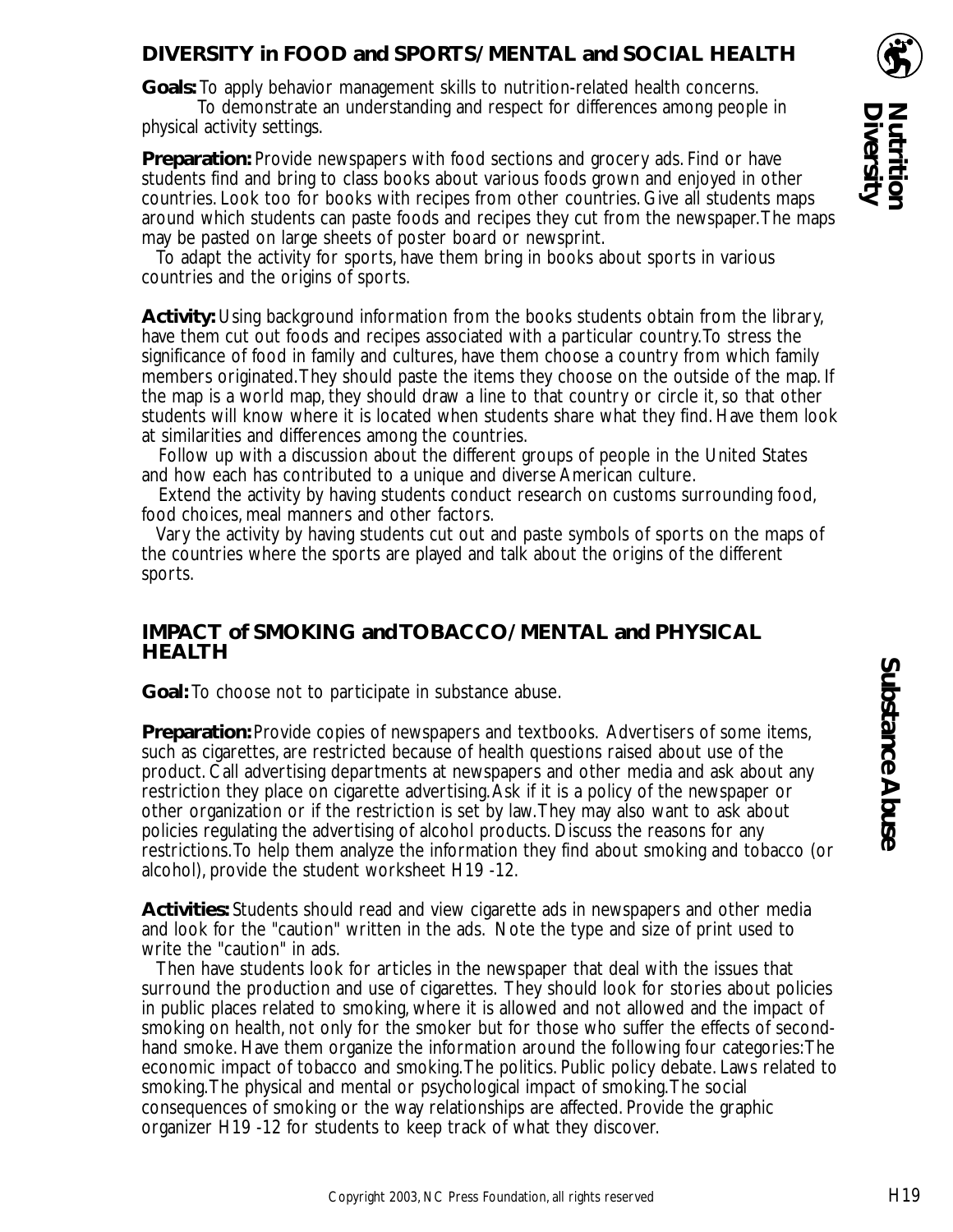

Students should locate information about cigarettes in textbooks and other resources and compare what they find with information found in the newspaper. Ask which information is likely to influence them not to smoke and which is likely to convince them to stop smoking if they already do. Encourage them to talk or write about personal experiences that have influenced their decision to smoke or not to smoke.

Students may also find ads about products to help people break the smoking habit.They should discuss them with a physician or pharmacist, along with other methods used to break the smoking habit. Students can apply the same approach to alcohol-related advertising and news.

#### **IMPACT of DRUGS/ MENTAL and PHYSICAL HEALTH**

**Goal:** To choose not to participate in substance abuse.

**Preparation:** Provide newspapers and discuss the types of newspaper articles relating to today's drug abuse problem. Examples are articles on drug indictments, seizure of illegal drugs, drug-related deaths and possible treatments to help eliminate addiction.

**Activity:** Ask students to read drug-related articles and note the effects drug abuse has on an individual's physical and mental well-being. Ask how substance abuse affects individuals' abilities to carry out daily responsibilities at home, school and work and relate to family, friends and others involved in their lives.

Also have students look for accident reports and crimes where drugs (or alcohol) played a part.

Ask why they think people try drugs given all that is known about the resulting harm. If they are not willing to talk openly about drug abuse, have them write responses and place them in a box or bag.Ask everyone to comment and/or place something in the box or bag and then discuss what people have to say.

Discuss what alternate activities or resistance skills can be used to prevent drug use or experimentation.

#### **ADVICE on SUBSTANCE ABUSE/ MENTAL and PHYSICAL HEALTH**

**Goal:** To choose not to participate in substance abuse.

**Preparation:** Over an extended period of time, provide newspapers that carry personal advice columns.

**Activity:** Students should read advice columns in the newspaper and record the incidence of letters from people who are drug abusers or who are concerned about another's use of drugs. Ask students to use information in the letters to answer the following questions:

- 
- 1. What is the problem?<br>2. What kind of advice is 2. What kind of advice is sought?<br>3. What advice is given?
- What advice is given?

Use the same approach when discussing alcohol abuse and smoking. Have them graph the results. In terms of incidence, ask them which seems to be the biggest problem and why. Students can access the Youth Risk Behavior Survey at www.cdc.gov or to extend the graphing, visit www.nchealthyschools.org.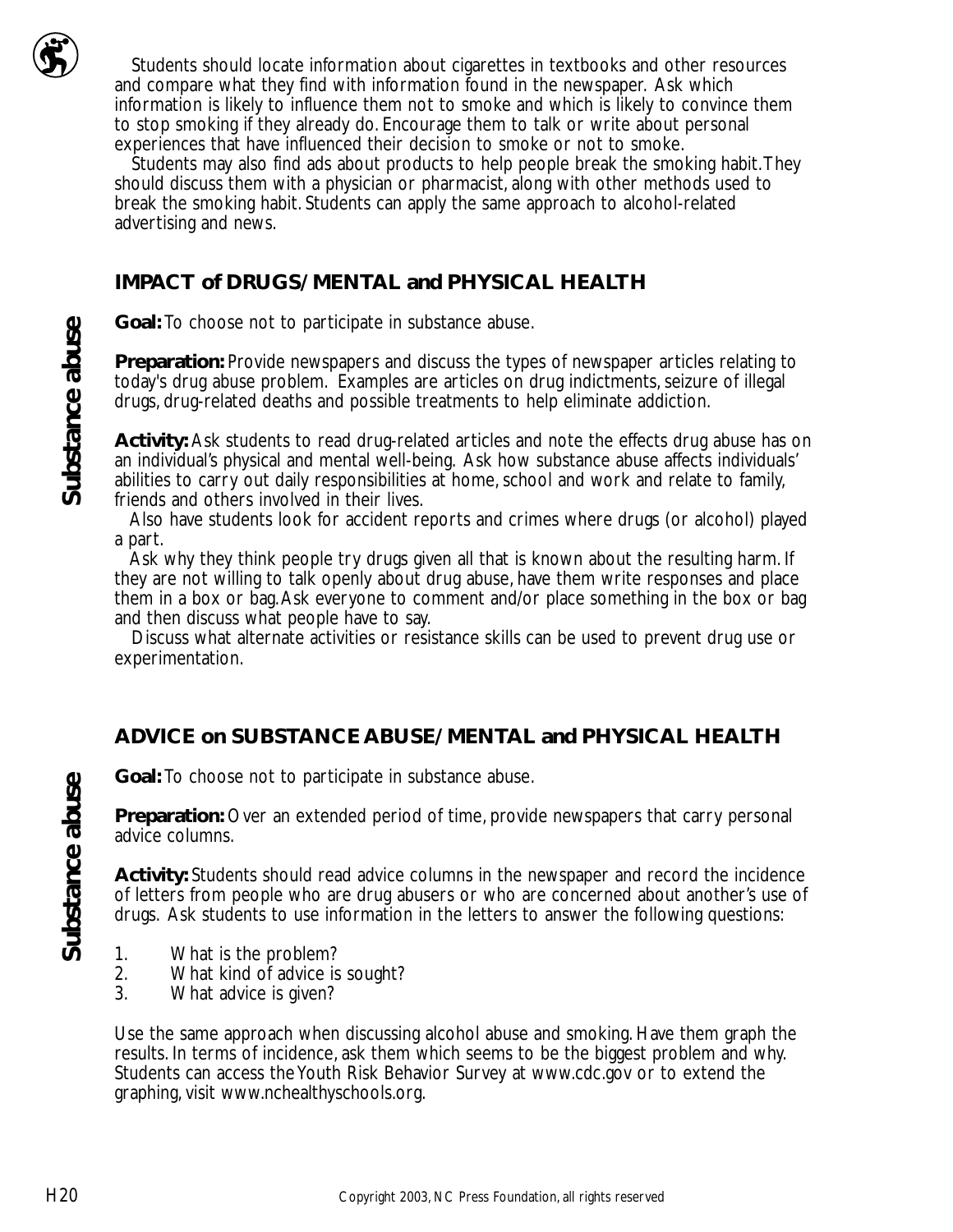#### **WAYS to STAY FIT/ PHYSICAL and SOCIAL HEALTH**

**Goal:** To exhibit a physically active lifestyle.

**Preparation:** Provide newspapers, particularly features, ads, health columns and sports pages.

**Activities:** Have students make a list of the physical fitness and exercise activities found in the newspaper. Examples include swimming, jogging, camping and soccer. Then have them indicate the special training, equipment and clothing required for each. Ask them to consider the benefits of each including physical and mental health and opportunities for social interaction.

After identifying the activities that are popular, ask students to check the ads and see if current trends in physical fitness are reflected in the kinds of clothes and equipment that are featured.

A related activity to help students understand various physical activities is to have them read the sports section, find the sports mentioned and identify aspects of each sport that make it different.

#### **SPORTS I ENJOY (and OTHERS I DON'T)/ PHYSICAL and SOCIAL HEALTH**

**Goal:** To exhibit a physically active lifestyle.

**Preparation:** Provide sports sections of newspapers and any other sections that include features about physical activities.Also provide the graphic organizer H21 -13 or construct a rating scale for them to use in evaluating the sports and physical activities they find.

**Activities:** Have students choose sports and other physical activities that fall into the two following categories. Provide the graphic organizer H21 -13 for students to record their responses.

Sports I enjoy Sports I don't enjoy as much

Then have them rate the selected sports and activities on a scale from 1 to 5. Number "1" should represent the sports they enjoy most and "5" the sports and activities they enjoy least.

Sport Enjoy **Enjoy** Don't enjoy 12 3 4 5

Have them compare with others in the class and see how they are similar and different in the physical activities they enjoy. Compile the results to see which sports and activities are most popular with students in the class.Also have the class discuss in teams and as a whole class why they find some physical activities more satisfying than others. Ask if anyone is convinced to try something new.

Adapt the activity to include dance and other activities found in the paper that are of artistic and cultural value and also involve physical activity.

**Healthful lifestyles**

**Healthful lifestyles**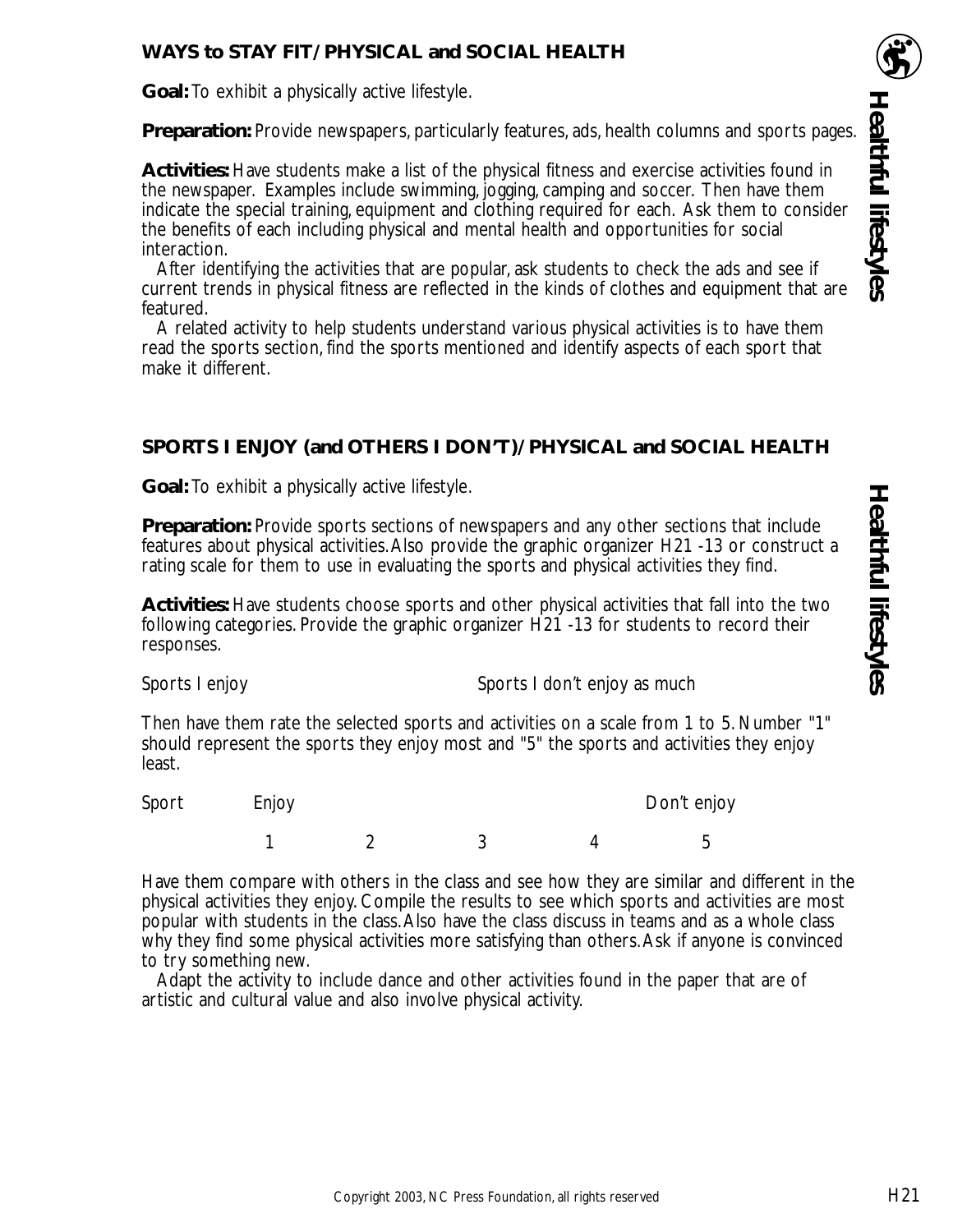

### **GOOD SPORTSMANSHIP/ PHYSICAL and SOCIAL HEALTH**

**Goal:** To demonstrate responsible personal and social behavior in physical activity settings.

**Preparation:** Provide sports pages from newspapers and student worksheets H22 - 14 and H22 - 15.Tell students that responsible personal and social behavior in sports is often called good sportsmanship.

**Activity:** Demonstrate the importance of sportsmanship by having students look for situations in newspapers where athletes demonstrated good sportsmanship and bad sportsmanship.Talk about situations that may have ended better if someone were a better sport.Talk about the influence that professional athletes have on young people who play sports.

Point out and have students find the application of rules and penalties in the different sports that are designed to promote honest, fair play and good sportsmanship. Provide graphic organizers H22 -14 and H22 -15.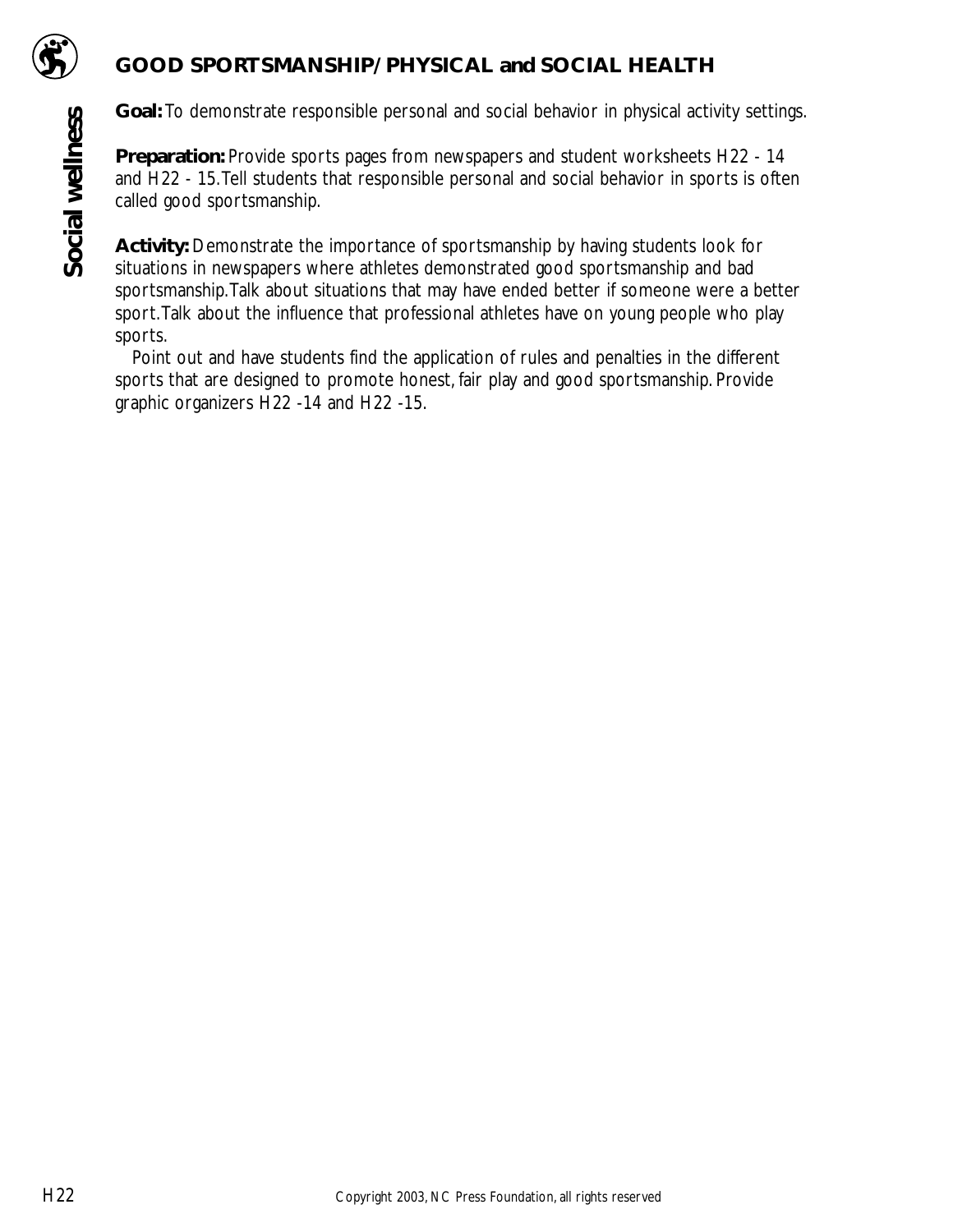# **DIMENSIONS of HEALTH**



DIRECTIONS: Many factors determine a person's health or wellness. Use newspapers to identify people and ways to maintain or improve their health in the four dimensions listed below. In the center block describe the relationships of each aspect of health (physical, mental, emotional, social and any you add) to the others.



FOLLOW-UP:Are there other health-promoting or risk-reduction examples in the newspaper? Explain your findings and determine how someone can improve or maintain good health, drawing on examples from the newspaper. List three ways to use the information for improving your own health.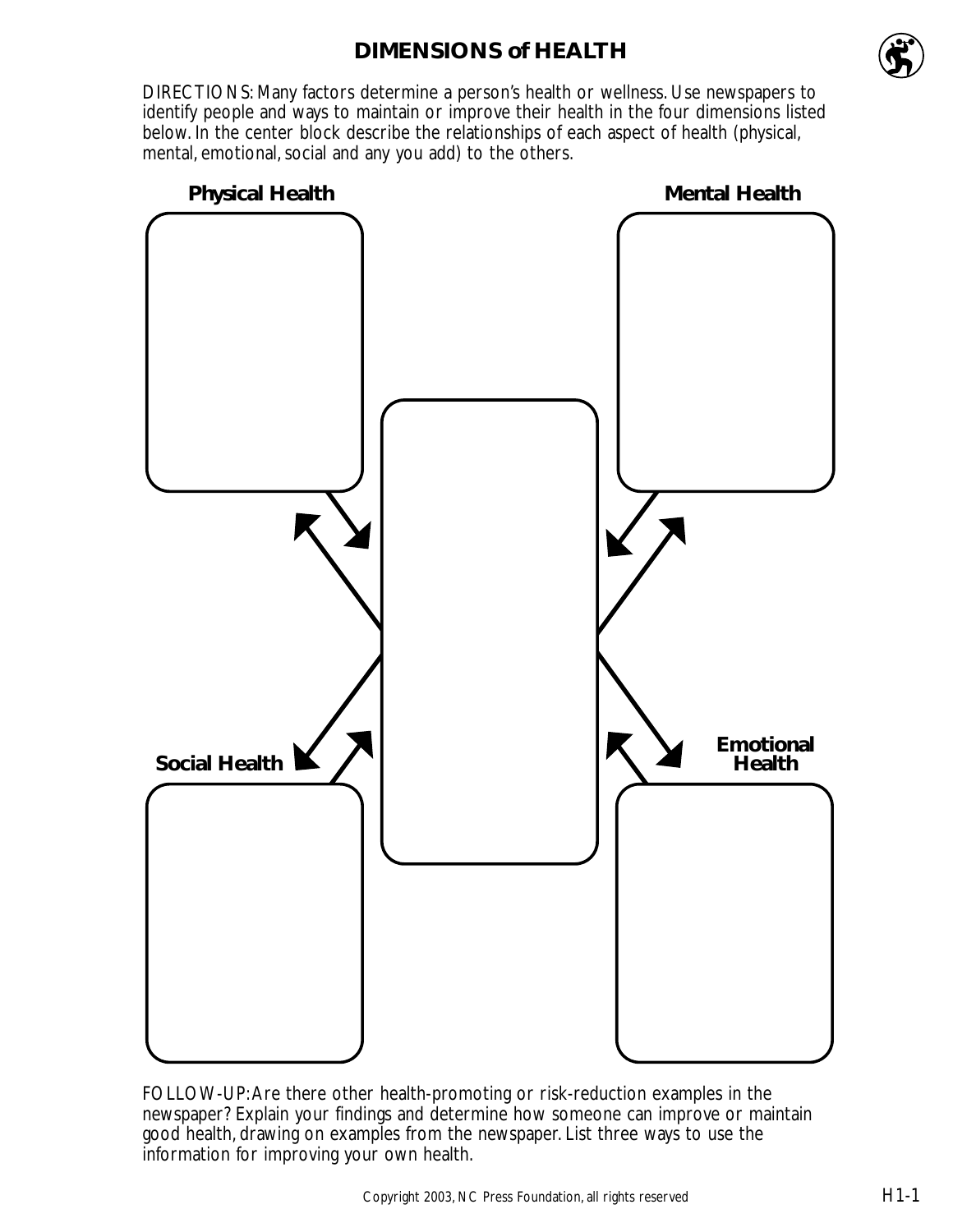# **DIFFERENT FACES of EMOTION**



DIRECTIONS: Cut out faces from newspapers to match these emotions. Look throughout the paper and include news pages, advertising and comics.



FOLLOW-UP: Cut out and paste words from the newspaper that you associate with the emotions.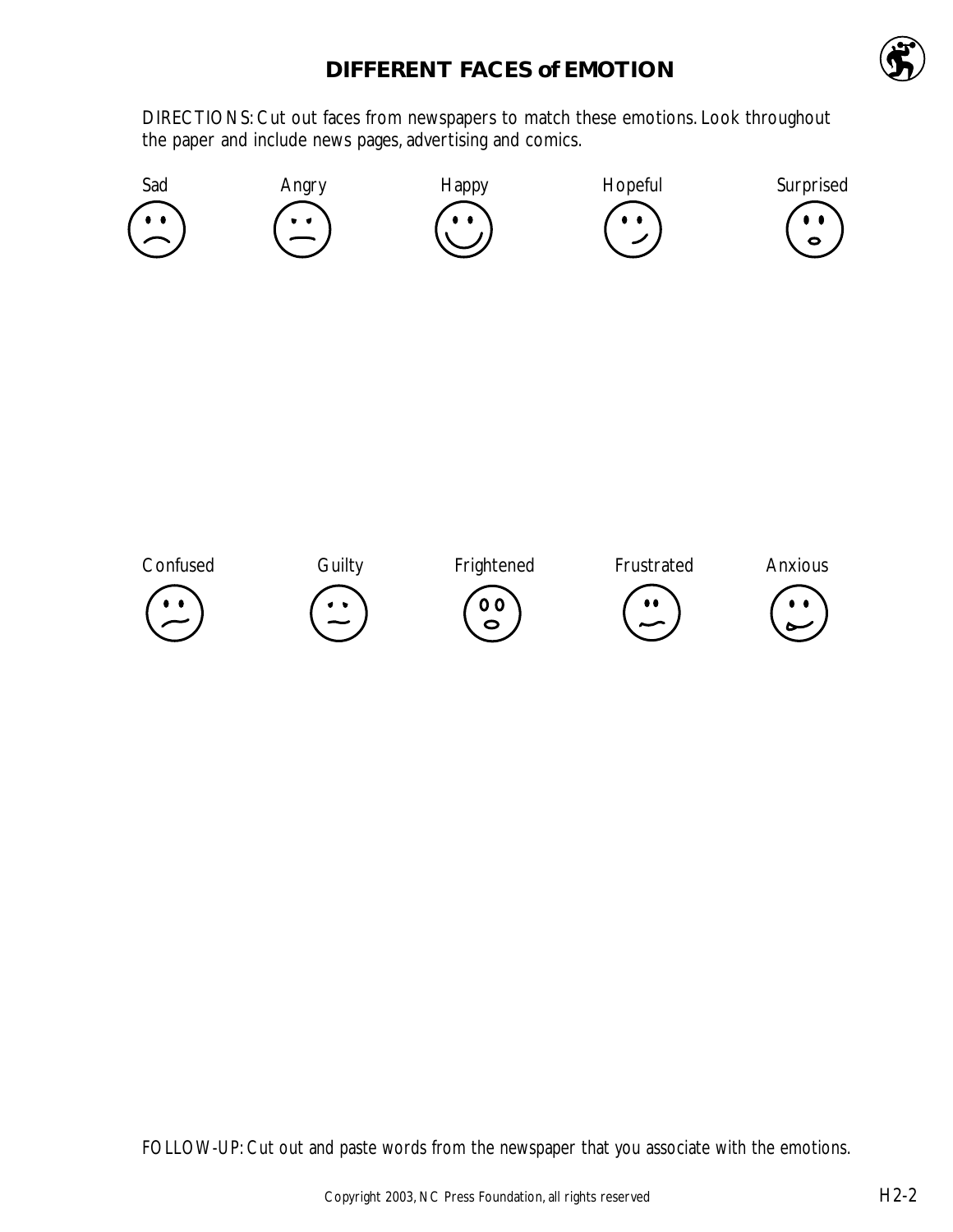## **DEALING with FEELINGS**



DIRECTIONS: Using the comics, news stories or advice columns, locate examples of ways people deal with, express and communicate their feelings. Fill in the chart below, checking off each method as constructive (C) or destructive (D).

| Name of Comic Strip<br>Or Headline | Feeling (s) Being<br>Dealt With | $\mathsf C$ | $\mathsf D$ |
|------------------------------------|---------------------------------|-------------|-------------|
|                                    |                                 |             |             |
|                                    |                                 |             |             |
|                                    |                                 |             |             |
|                                    |                                 |             |             |
|                                    |                                 |             |             |
|                                    |                                 |             |             |
|                                    |                                 |             |             |
|                                    |                                 |             |             |
|                                    |                                 |             |             |
|                                    |                                 |             |             |
|                                    |                                 |             |             |
|                                    |                                 |             |             |

FOLLOW-UP: If people in the news dealt with feelings in a destructive manner, give constructive alternatives.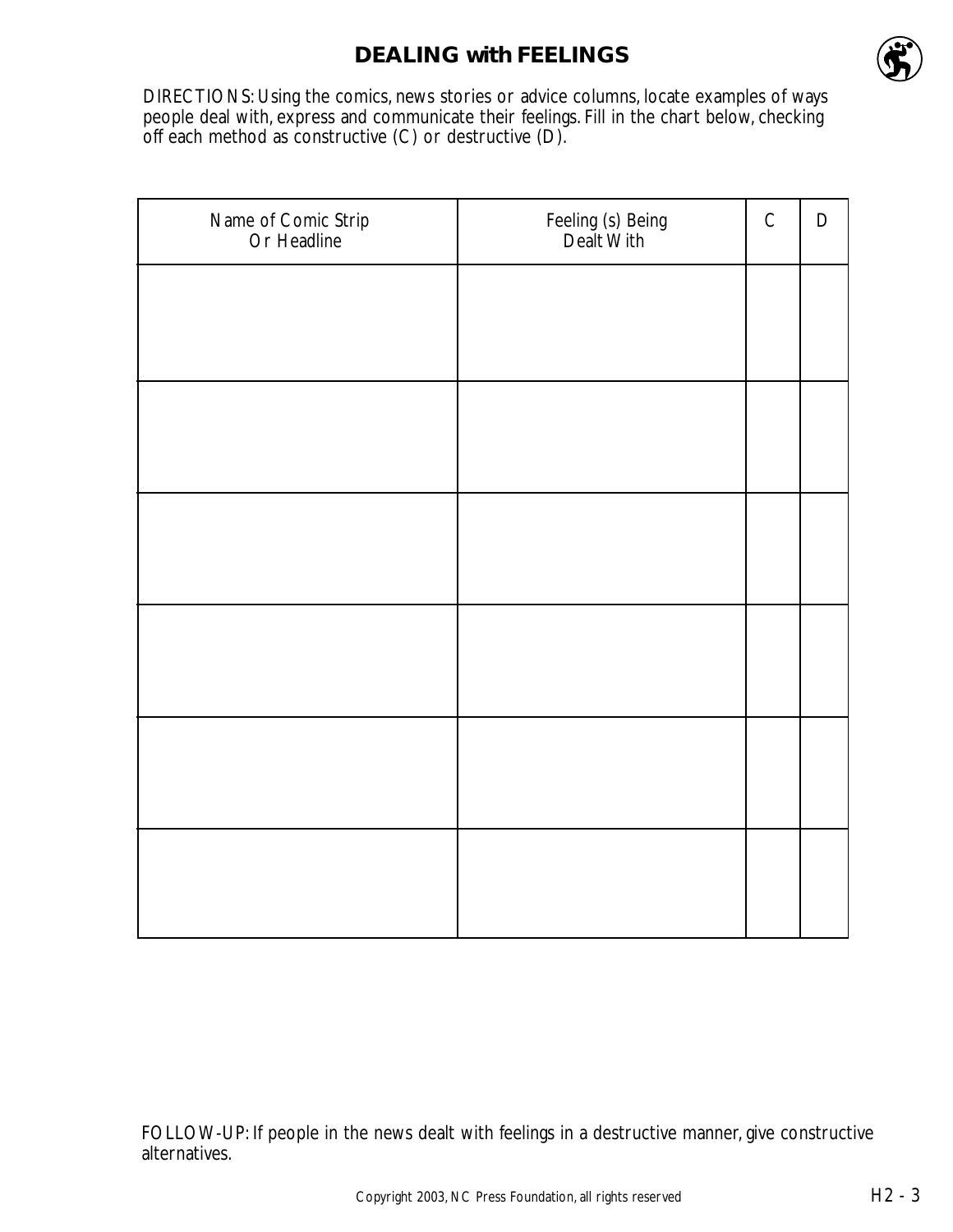# **COPING with STRESS**



DIRECTIONS: Select a newspaper story describing an ineffective or dangerous method by which a person has attempted to cope with emotional stress. Describe the situation which caused the stress and the emotions(s) involved in the arrowed shape below. In the box below the arrow, describe the unsuccessful coping method and why it was unsatisfactory. In the boxes on the far left and right, offer two alternative methods of coping which the person might have used.

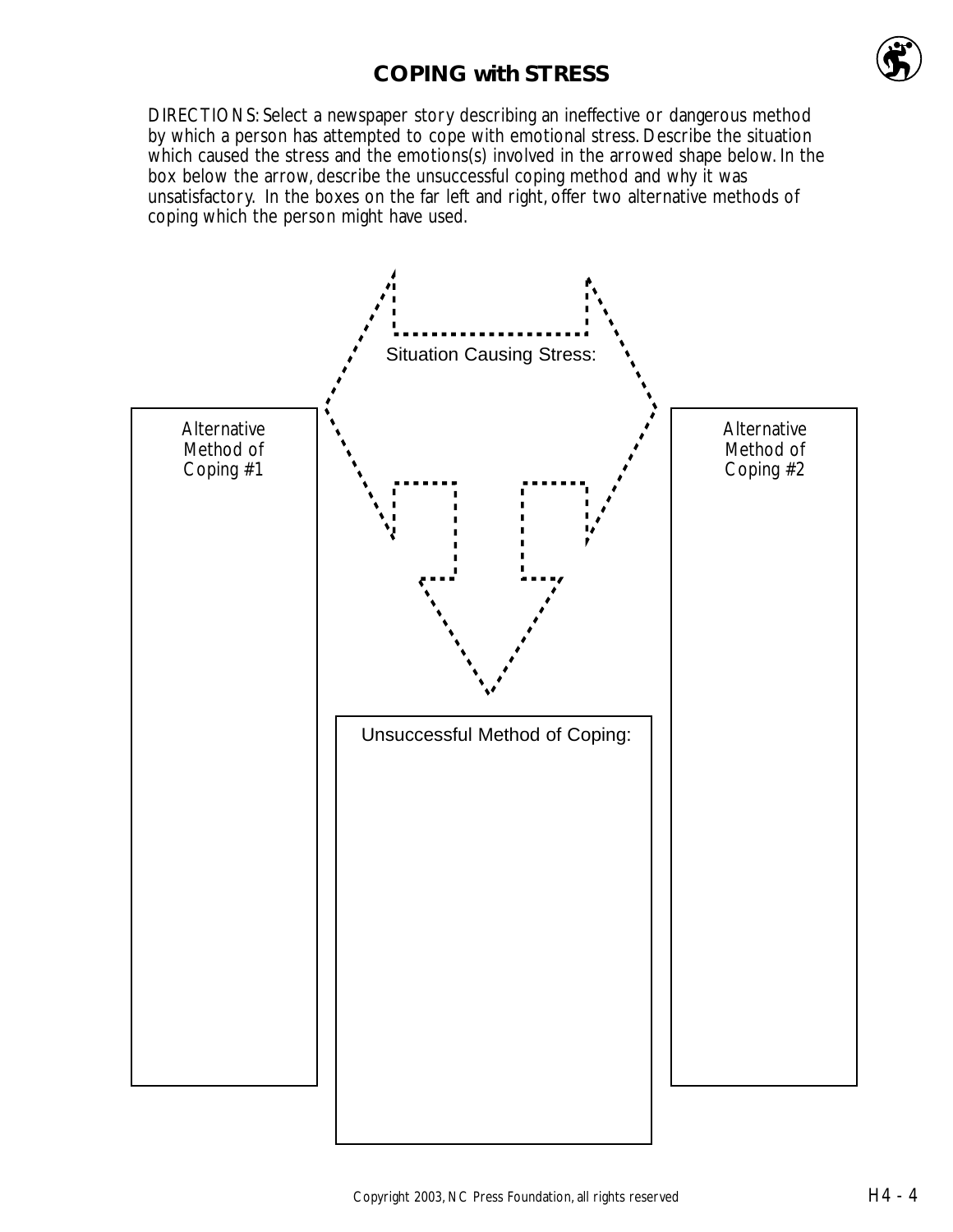# **VIRTUE or VICE**



DIRECTIONS: Read newspaper stories about people exemplifying virtues (heroism, kindness, etc.) and vices (fighting, burglary, etc.) In the chart below, list the virtue or vice exemplified and offer reasons, including mental health, family background, environmental factors and financial pressures, that can affect behavior and the choices that people make.

| News Story Headline | Virtue<br>Exemplified (OR) Exemplified | Cause (s) of Behavior |
|---------------------|----------------------------------------|-----------------------|
|                     |                                        |                       |
|                     |                                        |                       |
|                     |                                        |                       |
|                     |                                        |                       |
|                     |                                        |                       |
|                     |                                        |                       |
|                     |                                        |                       |
|                     |                                        |                       |
|                     |                                        |                       |
|                     |                                        |                       |
|                     |                                        |                       |
|                     |                                        |                       |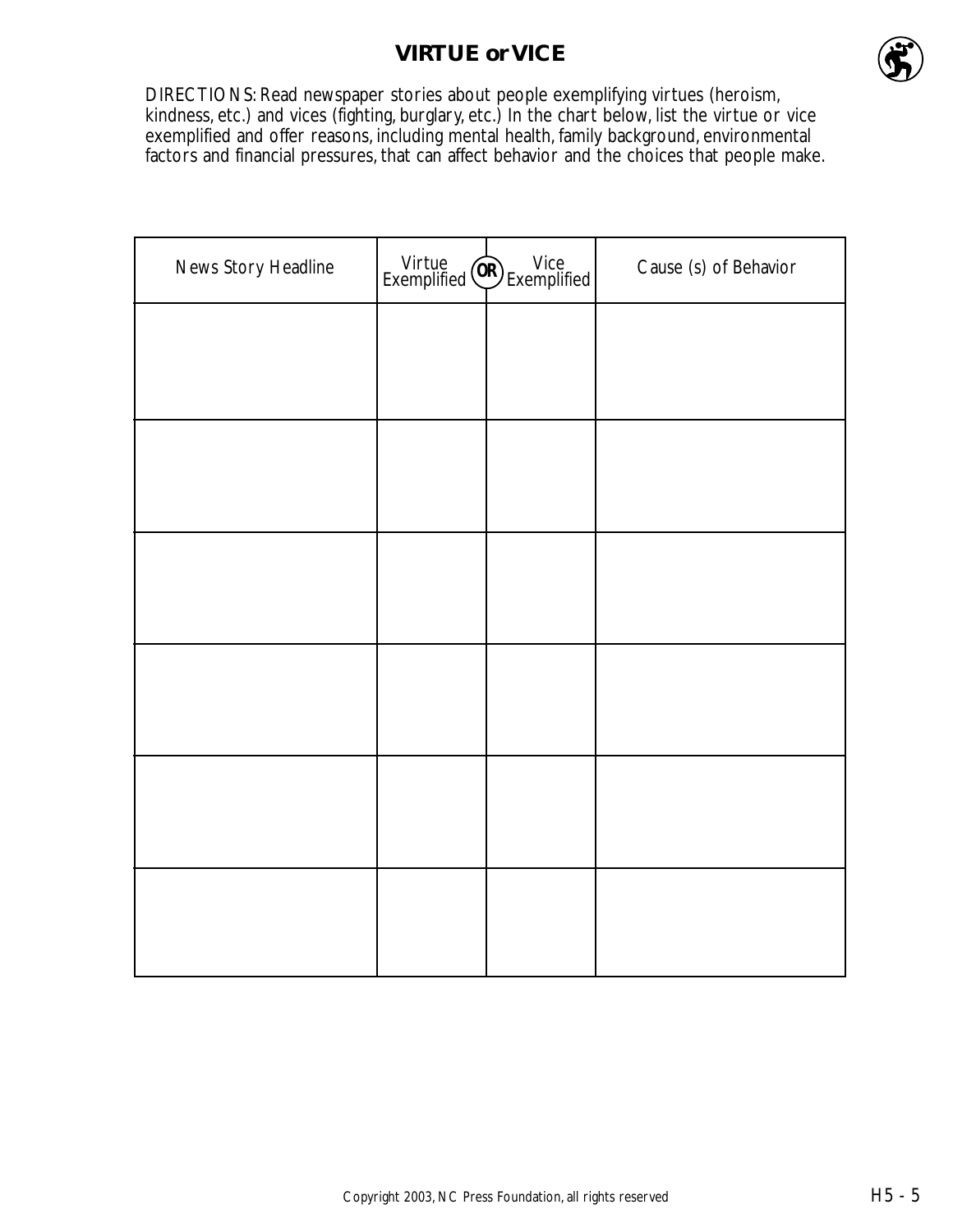## **WANTS and NEEDS**



DIRECTIONS: Select a newspaper story about someone in need. Based on the story, answer the questions below:

| WHAT<br>do they need?    | WHO <sub>needs</sub> help? | WHERE<br>are the people<br>who need help? |
|--------------------------|----------------------------|-------------------------------------------|
| WHEN<br>do they need it? | WHY<br>do they need it?    | HOW<br>can they get help?                 |

FOLLOW-UP:Why is the need you identified a "need" and not a "want?" How do you know the difference? Is the need a physiological, safety, love, self-esteem and/or self-actualization need?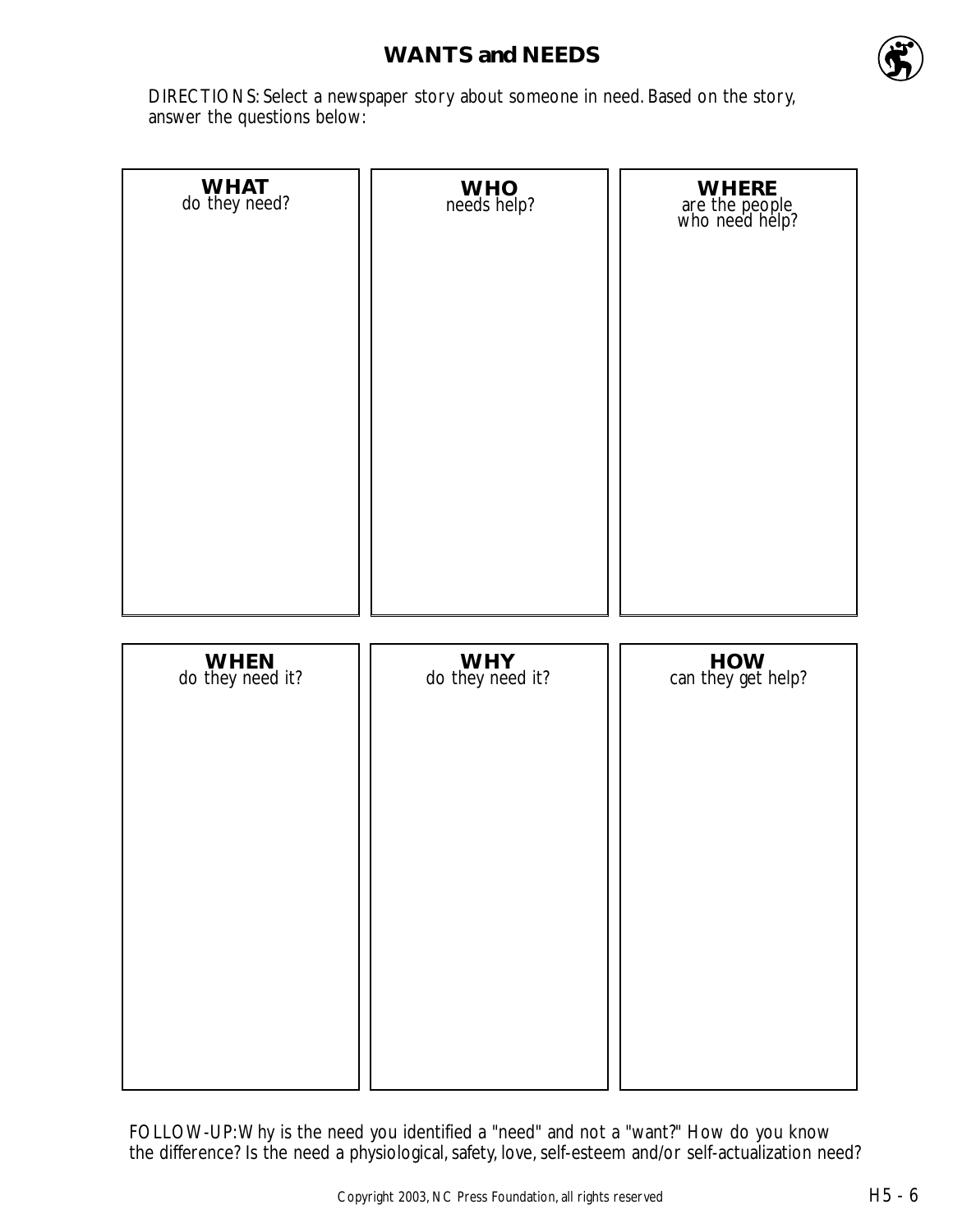

# **The MEANING of FRIENDSHIP**

DIRECTION:A friend is someone to whom you are attached by affection and esteem, according to the dictionary. Friends often share hobbies and a network of acquaintances. Here is a definition that raises the standard for friendship: "Friends in the highest sense of the word are those who make conscientious efforts to take ethics and personal character seriously and inspire each other to be better—in thought, in action, in life." (Russell Gough, *Character is Destiny*, September 1998)

| <b>GOOD FRIENDS</b>                                                                       | A FRIEND with a PROBLEM                                                                      |
|-------------------------------------------------------------------------------------------|----------------------------------------------------------------------------------------------|
| 1. Find a comic, column or story in the<br>newspaper that involves friends.               | 2. Find a newspaper story about someone<br>with a problem.                                   |
| a. What do they share?                                                                    | a. Who has the problem and what is it?                                                       |
| b. How do they influence each other?                                                      | b. How might a true friend step in to help<br>this person?                                   |
| c. Do they inspire each other to be<br>better-in thought, in action, in life?<br>Explain. | c. How might a friend's response be<br>different from a trained counselor's or<br>Dear Abby? |
|                                                                                           |                                                                                              |

## **A FRIEND in TROUBLE**

**3.** Find a newspaper story about someone in trouble.

a.What poor decision did this person make?

b.Who or what might have influenced him or her?

c. How might a friend help this person make better choices, to be better in thought, in action and in life?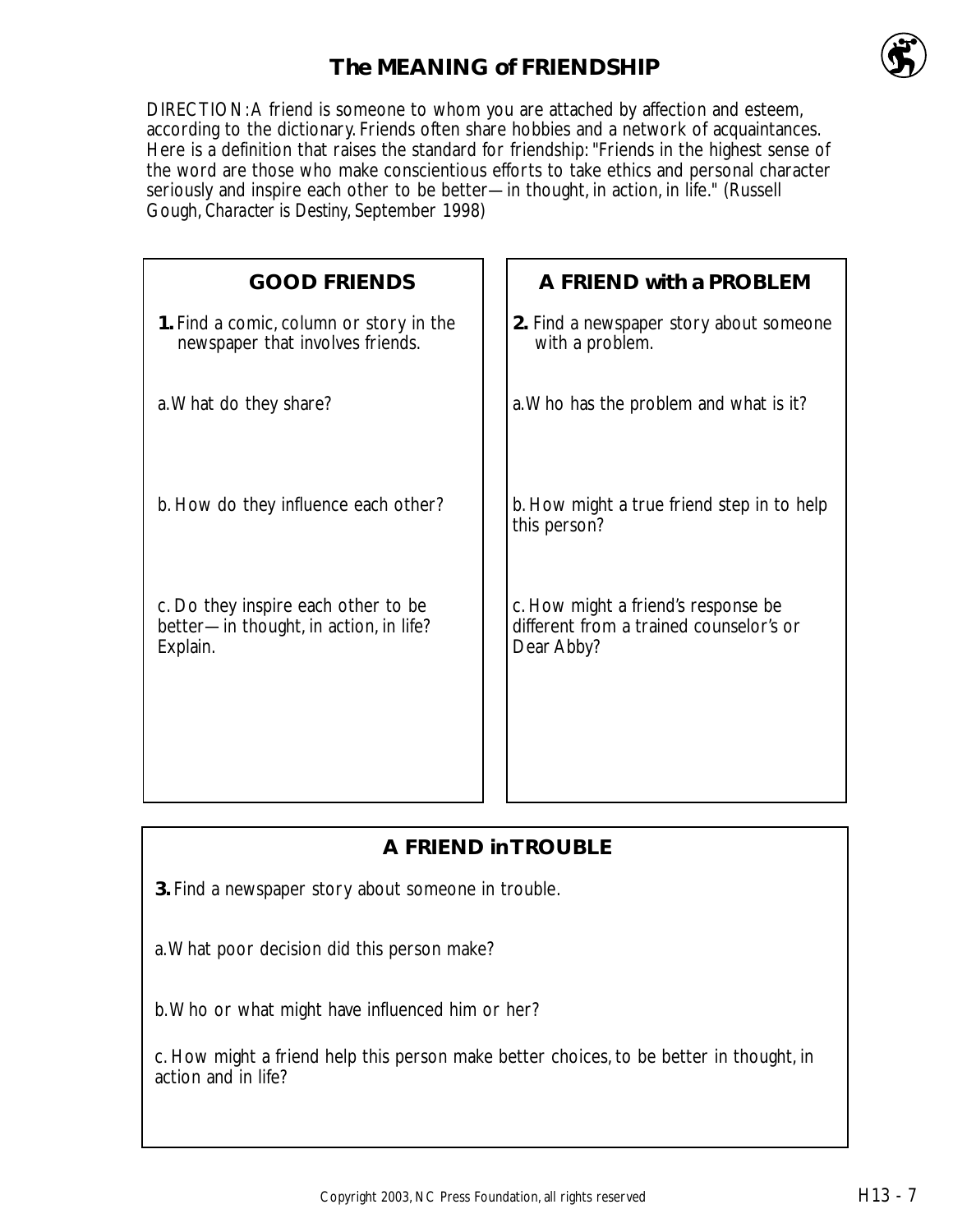## **INTERVENTION of FAMILY and FRIENDS**



DIRECTIONS: In reading the newspaper, identify an event that should not have happened or that you and others wish had not happened. List causes of the event in order of occurrence; at each step, think of ways that someone might have intervened to keep the event from taking place.

| How Someone May Have<br>Intervened or Prevention<br><b>Measures that Should</b><br>Have Been Taken | <b>Events in Order of Occurrence</b> |
|----------------------------------------------------------------------------------------------------|--------------------------------------|
|                                                                                                    | 1.                                   |
|                                                                                                    |                                      |
|                                                                                                    | 2.                                   |
|                                                                                                    |                                      |
|                                                                                                    | 3.                                   |
|                                                                                                    |                                      |
|                                                                                                    | 4.                                   |
|                                                                                                    |                                      |
|                                                                                                    | 5.                                   |
|                                                                                                    |                                      |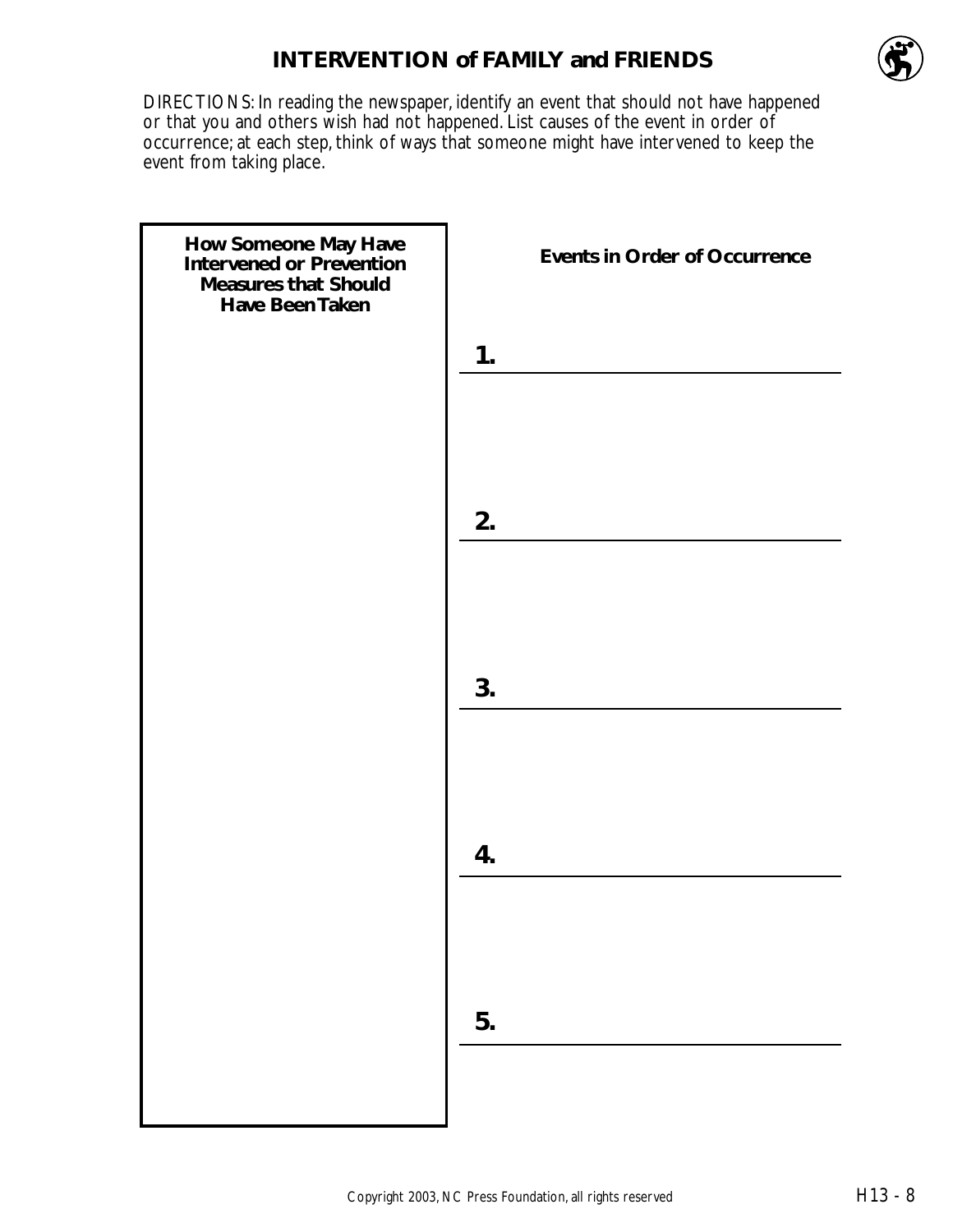### **GETTING ALONG in a FAMILY**



DIRECTIONS: Study the family relationships in the comics. Identify the main character in a comic strip and put his and her name in the center of the rectangle.Write the names of secondary characters and the relationship to the main character in the outside rectangles. Write how the main character feels about each character and how the secondary characters feel about the main character on the appropriate lines. Support your ideas with specifics from the strips. Discuss the traits that help or would help the characters get along despite conflicts and disagreements, enhance the characters' relationships and improve chances for conflict resolution.



FOLLOW-UP: Explore other stories and columns in the newspaper that deal with family relationships.Advice columns often write about conflicts within families.Adapt the above graph to record what you read. Discuss better and worse ways of dealing with conflict.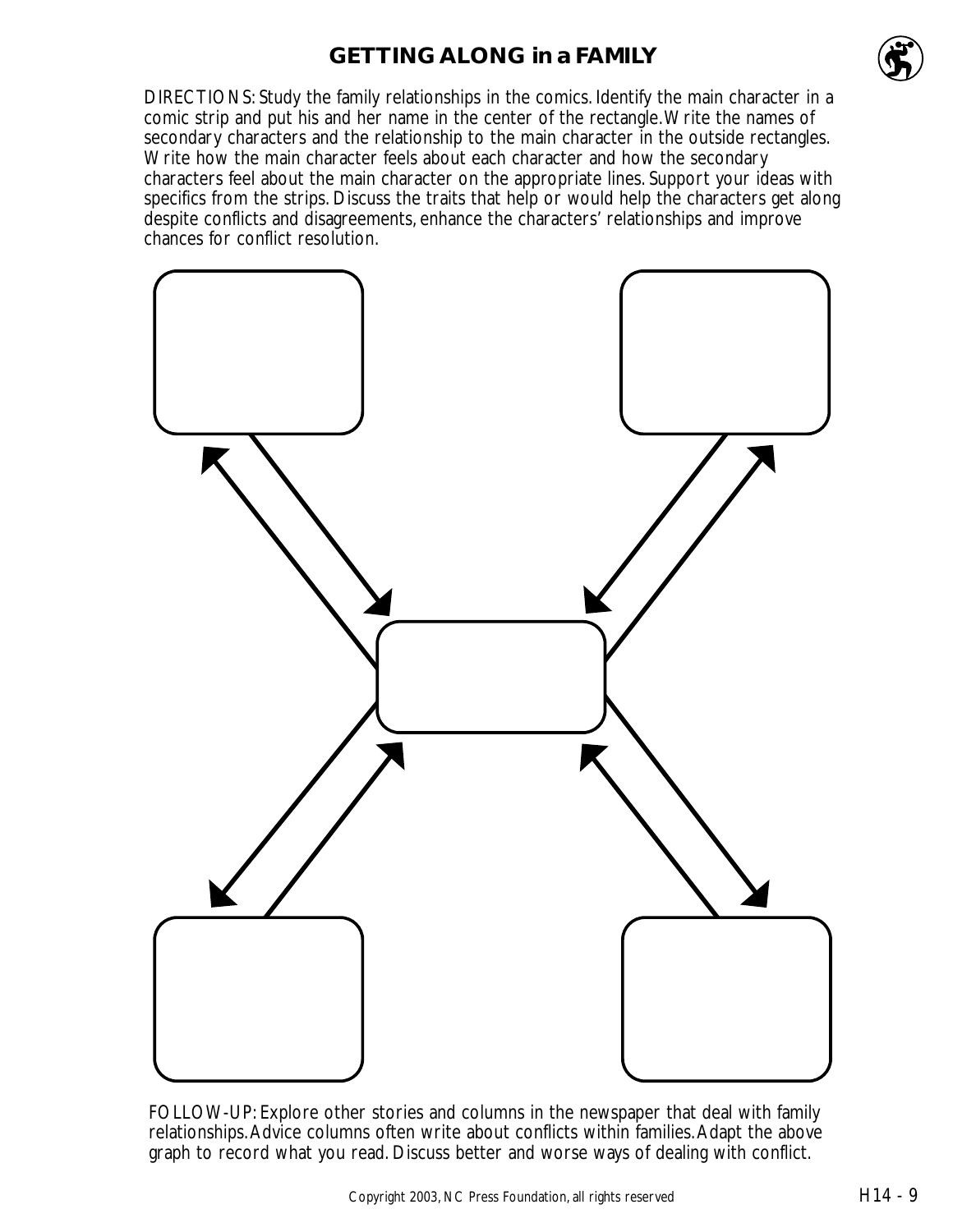# **DEFENSE MECHANISMS**



DIRECTIONS: Choose three comic strip characters and/or real persons from the newspaper and follow what they do. Identify ways that the characters or persons use defense mechanisms, such as rationalization, projection, transference, compensation, daydreaming, regression and denial.

| Defense<br>Mechanism(s) | Way(s) Defense<br>Mechanisms Were Used |
|-------------------------|----------------------------------------|
|                         |                                        |
|                         |                                        |
|                         |                                        |
|                         |                                        |
|                         |                                        |
|                         |                                        |
|                         |                                        |
|                         |                                        |
|                         |                                        |
|                         |                                        |
|                         |                                        |
|                         |                                        |
|                         |                                        |

NOTE:You and your classmates may disagree about the defense mechanisms. Prepare for a lively discussion.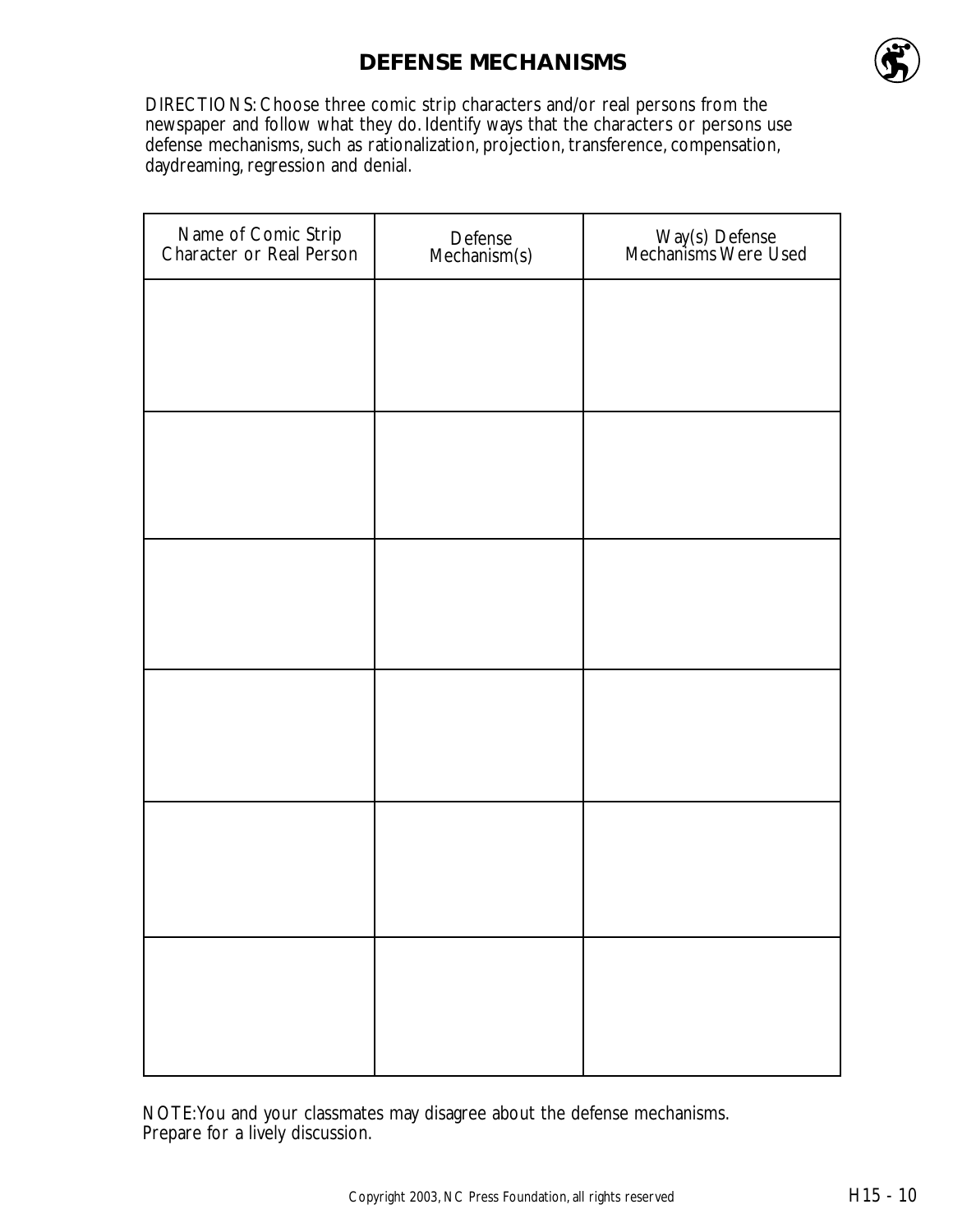# **FOOD FOR ALL OCCASIONS**

DIRECTIONS: Choose appropriate foods from newspaper grocery ads for each activity: camping on a cold day or on a hot day; going on a space flight, having a formal dinner, going to the beach, having a party. Compute the cost of purchasing the food and be prepared to give reasons for your choices.

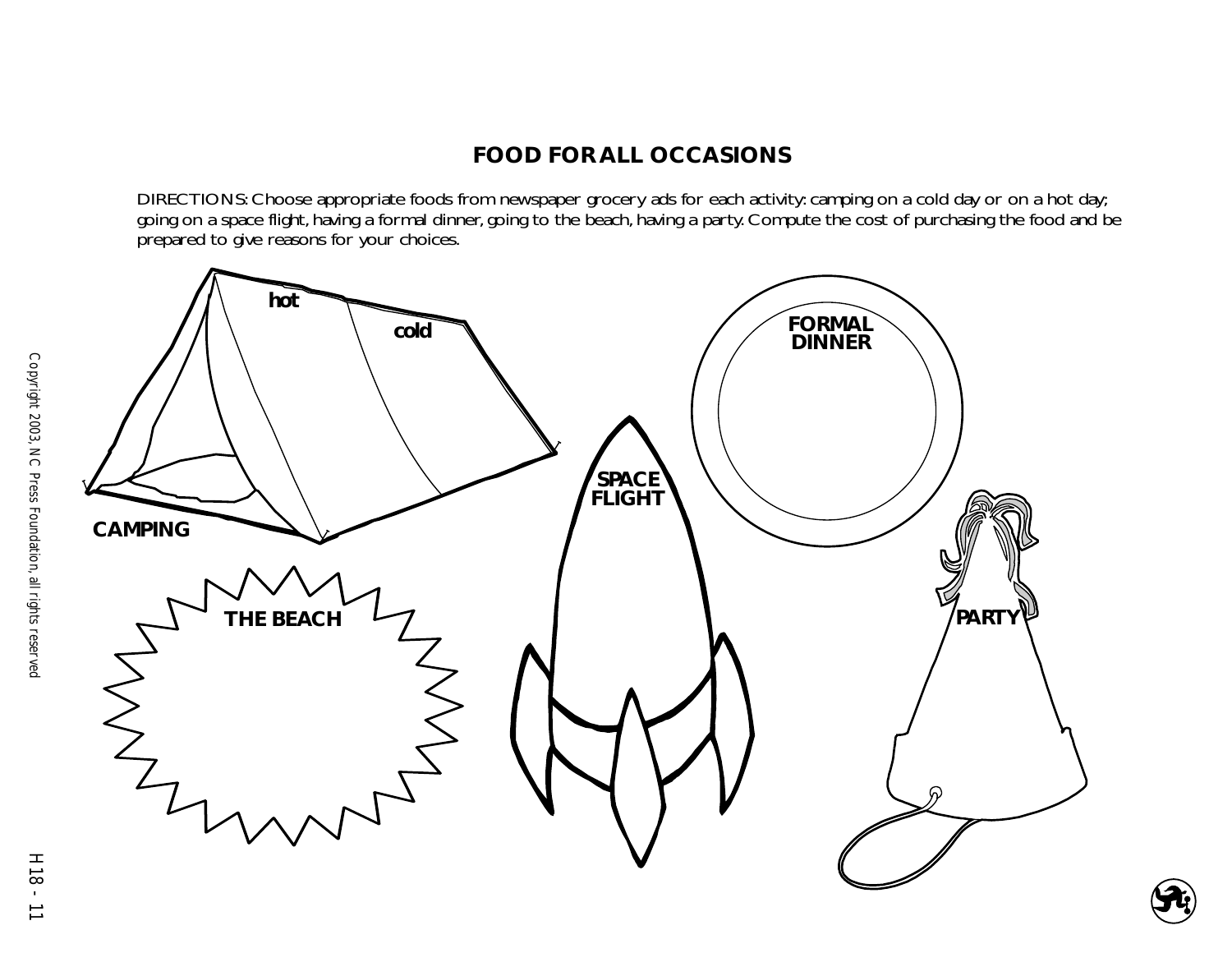## **IMPACT of SMOKING and TOBACCO**



DIRECTIONS: Read the newspaper for news related to smoking and tobacco (or alcohol, if directed to by your teacher). After defining the terms used below, organize information you find in the newspaper showing the impact of smoking in relation to the headings:

| Economic                            |  |
|-------------------------------------|--|
|                                     |  |
|                                     |  |
|                                     |  |
| <b>Political</b>                    |  |
|                                     |  |
|                                     |  |
|                                     |  |
| Legal                               |  |
|                                     |  |
|                                     |  |
|                                     |  |
| <b>Social</b>                       |  |
|                                     |  |
|                                     |  |
|                                     |  |
|                                     |  |
| <b>Physical /<br/>Mental Health</b> |  |
|                                     |  |
|                                     |  |
|                                     |  |

### **Headlines or Main Ideas**

FOLLOW-UP: Use the outline to write a paper about the impact of smoking and tobacco (or alcohol). Save the stories by tearing out and filing the entire page where you find the stories. Create a bibliography to show which articles you used for your research paper.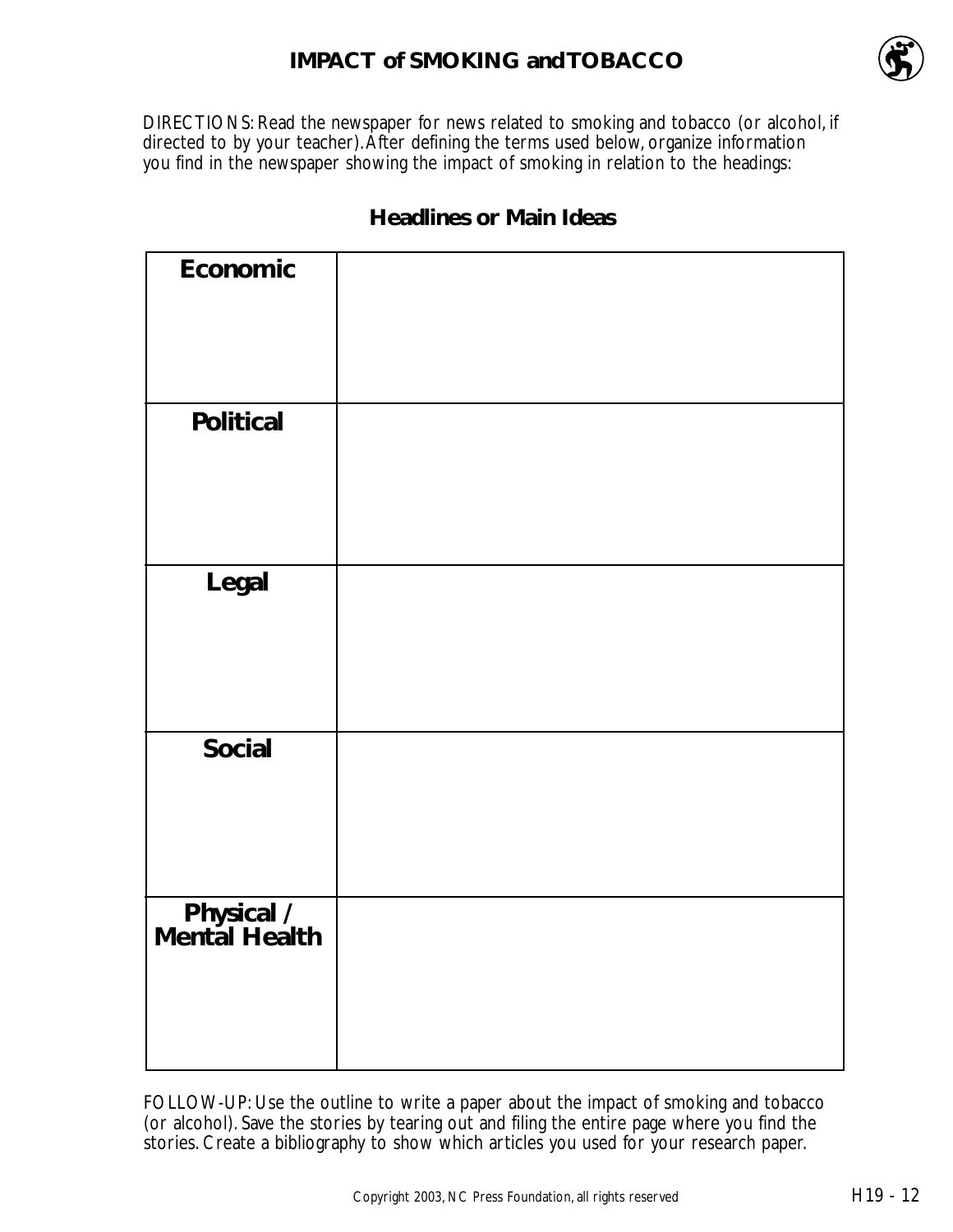

DIRECTIONS: Choose sports and other physical activities from the newspaper that fall in the following categories:

| Sports or physical activities I enjoy | Sports or physical activities I don't enjoy as much |
|---------------------------------------|-----------------------------------------------------|
|                                       |                                                     |
|                                       |                                                     |
|                                       |                                                     |
|                                       |                                                     |
|                                       |                                                     |
|                                       |                                                     |
|                                       |                                                     |
|                                       |                                                     |
|                                       |                                                     |
|                                       |                                                     |

Rate the sports and activities on a scale from 1 to 5. Number "1" should be assigned to sports you enjoy the most and "5" to the sports and activities you enjoy the least.

| Sports or<br>activities | Enjoy |                |   |                | Don't enjoy |
|-------------------------|-------|----------------|---|----------------|-------------|
|                         | 1     | $\overline{2}$ | 3 | $\overline{4}$ | 5           |
|                         |       | $\overline{2}$ | 3 | 4              | 5           |
|                         | 1     | $\overline{2}$ | 3 | 4              | 5           |
|                         |       | $\overline{2}$ | 3 | $\overline{4}$ | 5           |
|                         |       | $\overline{2}$ | 3 | 4              | 5           |
|                         | 1     | $\overline{2}$ | 3 | 4              | 5           |
|                         |       |                |   |                |             |

FOLLOW-UP: Compare your choices with classmates, compile and graph results. Which are the most popular sports and activities? Why?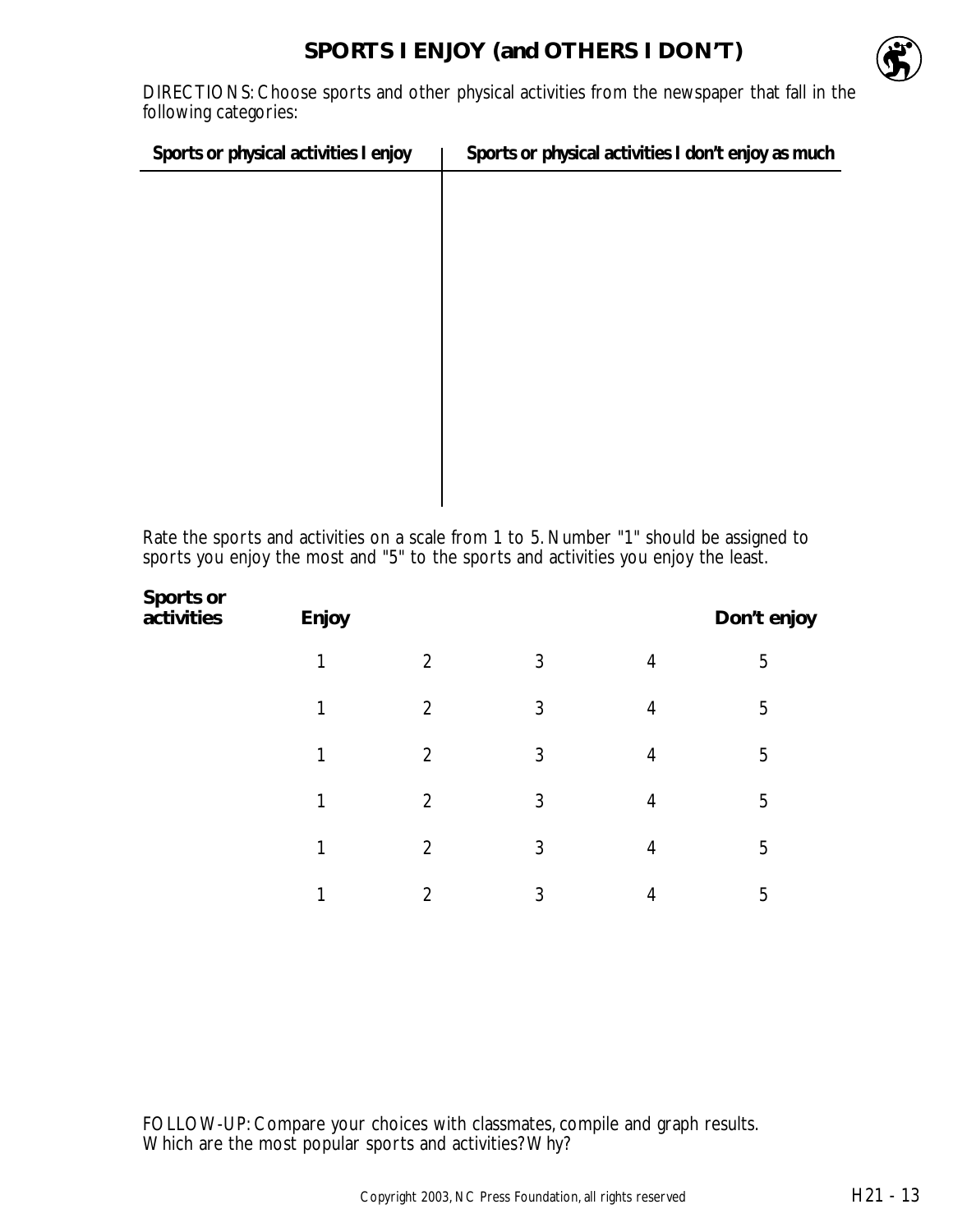DIRECTIONS: Games require rules. On the outside diamonds, from the Sports section, list all of the rules mentioned in stories and the sports to which they apply.



FOLLOW-UP: On separate paper, in each sport, explain what would happen if the rules did not exist.